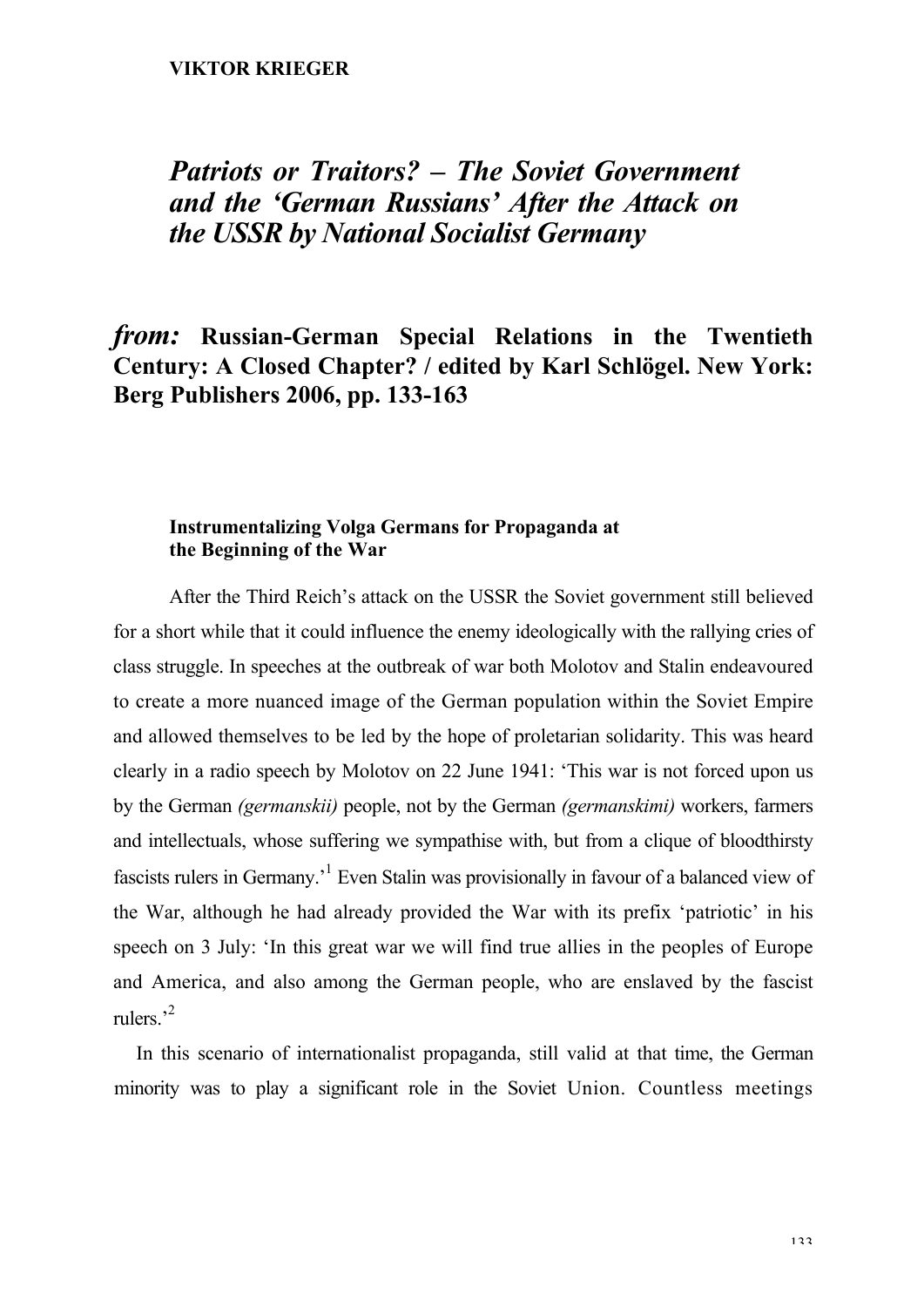of anti-fascists took place during the first weeks of the War in the Autonomous Socialist Soviet Republic of the Volga Germans (ASSRVG), in which almost all the adult German population took part. In these meetings appeals were made to the soldiers in all branches of the *Wehrmacht*, to workers, farmers and other members of 'working' classes in the land of the aggressors. Knowledge of these appeals was immediately sent to the party leaders in Moscow, was published in Soviet newspapers and was used as propaganda against Germany in the form of fliers and radio programs. A direct speech was given to the working-class population of Germany by Alexander Heckman, the chairman of the Council of People's Commissars of the Volga Republic, on 13 July 1941:

To the working population of Germany. The fascist rulers of Germany, with the bloodthirsty animal Hitler at the helm, who have enslaved a number of European peoples, have stretched their bloody actions to the USSR... In these decisive struggles with the German fascist monster and the further strengthening of the friendship between people of all nationalities with the Russian people... The working Volga Germans, united in the Autonomous Soviet Socialist Republic, which is a solid territory of the Russian Federation, have their own state government based on the most democratic constitution in the world. Take me for example, I as a weaver and the son of a worker lived in constant need under the Tsar. Under the Soviet power I was educated as an engineer and rose to be a statesman, to be the Chairman of the Council of People's Commissars of the Republic. There are hundreds and thousands of such examples. The life of Volga Germans in the Soviet land is free, happy and prosperous. The life of working people in Germany under the rule of the fascist clique is one long nightmare, full of suffering and deprivation... In the name of the people of the Republic of the Volga Germans and in my own name I call on the German *(germanskii)* people to turn their bayonets on the fascist cannibals, help the people to rid their soil of the aggressors!<sup>3</sup>

Similar information and articles appeared in July and August of 1941 in several central Soviet newspapers.<sup>4</sup> Taken together these appeals aimed to unmistakably signal that there was a consequent difference between the fascists, i.e. the enemy and the simple working Germans, regardless of the country in which they lived. The international solidarity of the workers should persevere. This observation appeared to be important for the Soviet Union at the time and the message was also treated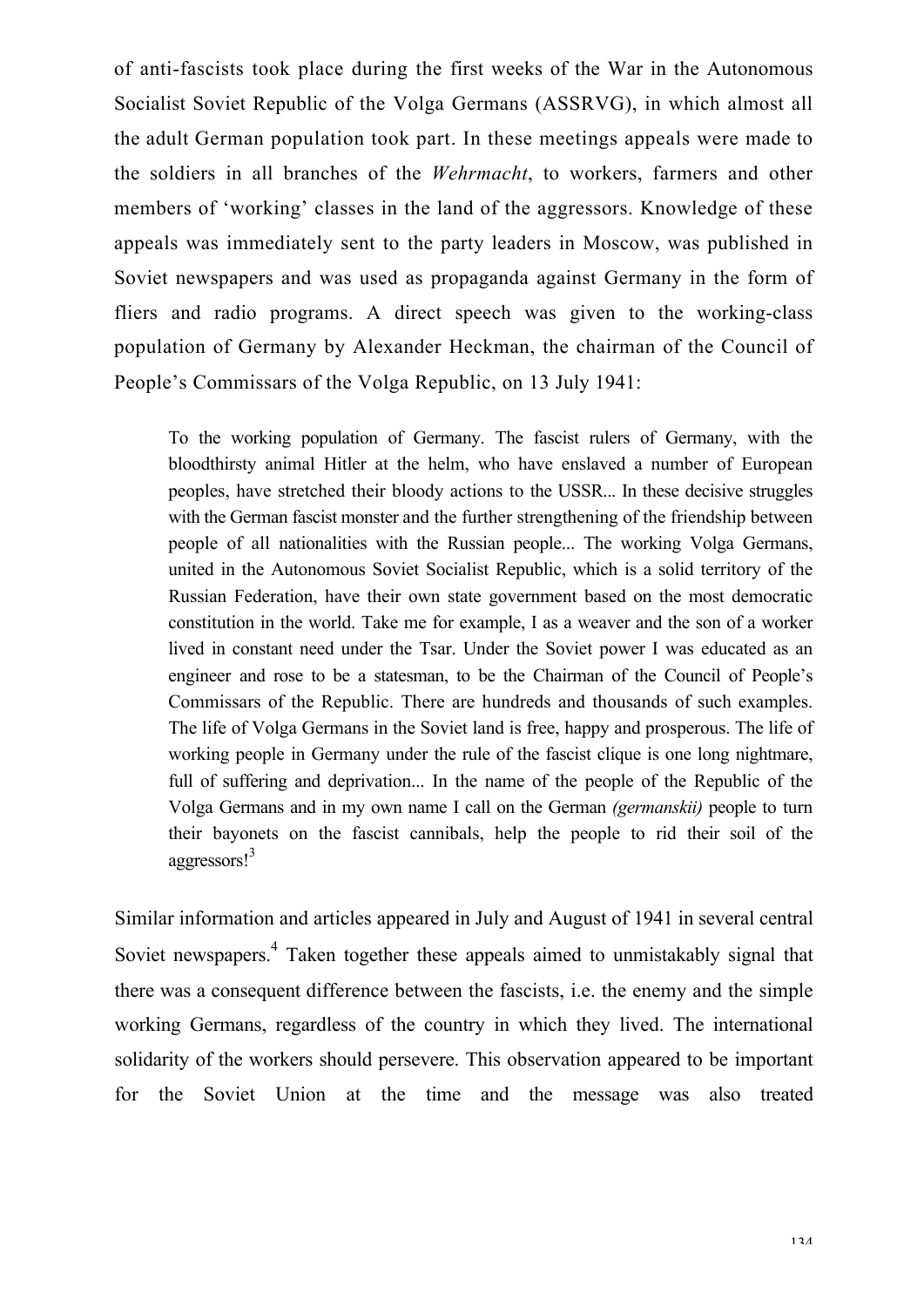as significant by the media. However, a rational public debate was missing, which often lead to such name-calling as 'first bandit Hitler', 'fascist band of murderers', 'Hitler, the black blooded dragon', 'fascist cannibals', 'the Hitler group, gone mad from blood' and *'Mein Kampf,* the Bible of the cannibals'. This kind of vocabulary had already become established in the mainstream of Soviet society during the 1930s through the process of 'exposure' and of banishing the Trotskyites along with other supposed people's enemies, and thus it was brought back in the first days of the War for contemporary propaganda purposes.

# **Changes in Soviet War Propaganda**

On the eve of military conflict with the Third Reich 'romantic' images of the future war as a 'struggle against the property owners and capitalists', in which the Soviet troops were received by 'the working masses' with enthusiasm, and hordes of proletarians in soldiers uniforms would rush to the side of the Red Army, was not only in the minds of the normal soldiers but also in the thoughts of the political leaders. Such dreams were fed by the experience of similar encounters in the Soviet-Polish War and on the annexation of the Baltic States and Bessarabia in 1939—40. Even the campaign against Finland, with its many losses and the clear refusal by Finnish civilians and those belonging to the military to support 'the liberation from the yoke of imperialism', changed little in this stance.<sup>5</sup> The offensive Soviet military doctrine, according to which the enemy should be defeated on his territory, 'with a destructive blow and few own (Soviet) losses' *(maloi krov'iu, moguchim udarom),* stood in vivid contradiction to the harsh reality: in the process of the first two months of the War the *Wehrmacht* had stormed up to Kiev and Dnepr and hundreds of thousands of soldiers and officers had fallen. By the end of August 19411.5 million Red Army soldiers had been captured or had disserted to the Germans under the influence of *Wehrmacht* propaganda.<sup>6</sup> Added to this, noticeable signs of local collaboration with the enemy were coming to light in the occupied areas.

The following events contributed significantly to a radicalization of war propaganda. During the retreat from the recently annexed areas, employees of the People's Commissariat for Internal Affairs *(Narodnyi Komissariat Vnutrennikh Del* - NKVD*)*  executed thousands of prison inmates and several military personnel, who had been under arrest.<sup>7</sup> Russian authors estimate the number of arbitrarily shot inmates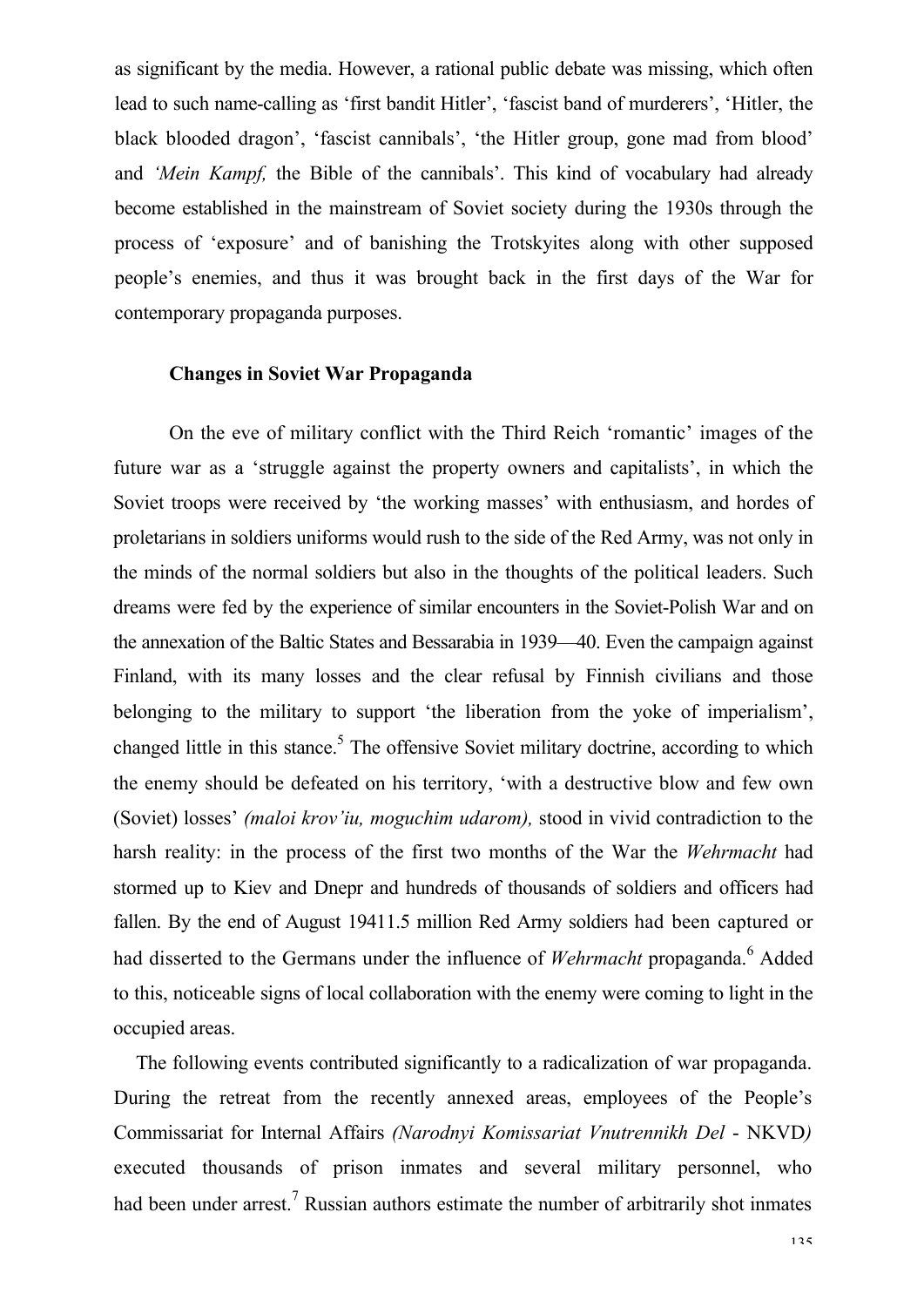of the prisons to be exactly 9,817 people, of whom 2,464 came from prisons in the region of Lvov *(Lviv).* There were cruel executions on the evacuation march, such as the head of the prison in the town Glubokoe ordering up to 600 prisoners be shot in a wood.<sup>8</sup> The Nazis made propaganda gains after the discovery of this mass murder. In the first statement from the Moscow foreign affairs ministry on the subject, the allegation was labelled a 'libellous accusation', whose only purpose was to 'distract' the public from their 'own sins'.<sup>9</sup> The reports and portrayals of German atrocities in the Soviet media were aimed initially at the criminalization of *Wehrmacht* personnel. Whoever expressed the slightest doubt about the credibility of such reports was dealt with immediately by the secret police. This happened to the well-known anti-fascist director and theatre manager Bernhard Reich, who portrayed German soldiers in his plays as 'thinking people' and not solely as 'idiots, robbers or animal-like beings', and thus contradicted the official propaganda. Reich was sentenced to several years in a labour camp on a charge of anti-Soviet propaganda.<sup>10</sup>

The fate of Heinrich Hoffmann from the village of Rosental in the Volga German Republic serves as one of the countless examples of 'German bestiality' and was even temporarily taken into the martyrdom ideology of Soviet heroes. Initially the army newspaper, *Boevoi natisk,* reported his heroic death on 5 August 1941. On 24 August the central newspaper *Komsomol'skaia Pravda* published a photo of Hoffmann's bloody Komsomol book with the description of a fearless fight and spine-chilling account of the cruelty of 'Hitler's soldiers'. As a Soviet German who had courageously fought against his fascist blood brothers and had given his life for the party and for Stalin, Hoffmann at first appeared to be a suitable symbol for the embodiment of Soviet patriotism. In his name soldiers began to swear revenge, but in the midst of the deportation of Germans from the USSR, which began shortly thereafter, he was forgotten.<sup>11</sup> That is why this Volga German was not included in the canon of Soviet heroes together with such names as Zoia Kosmodem'ianskaia, Aleksandr Matrosov or Musa Dzhalil', although at first his case followed the normal pattern of Soviet hero-making. The appeal for greater Russian patriotism, together with a more or less discernible anti-German sentiment, now clearly promised a better chance of success in mobilizing the masses. A 'German hero', even with the prefix 'Soviet' or 'Volga', no longer suited the freshly indoctrinated ideological direction.

The agitation and propaganda organized by the Soviet leadership in the first few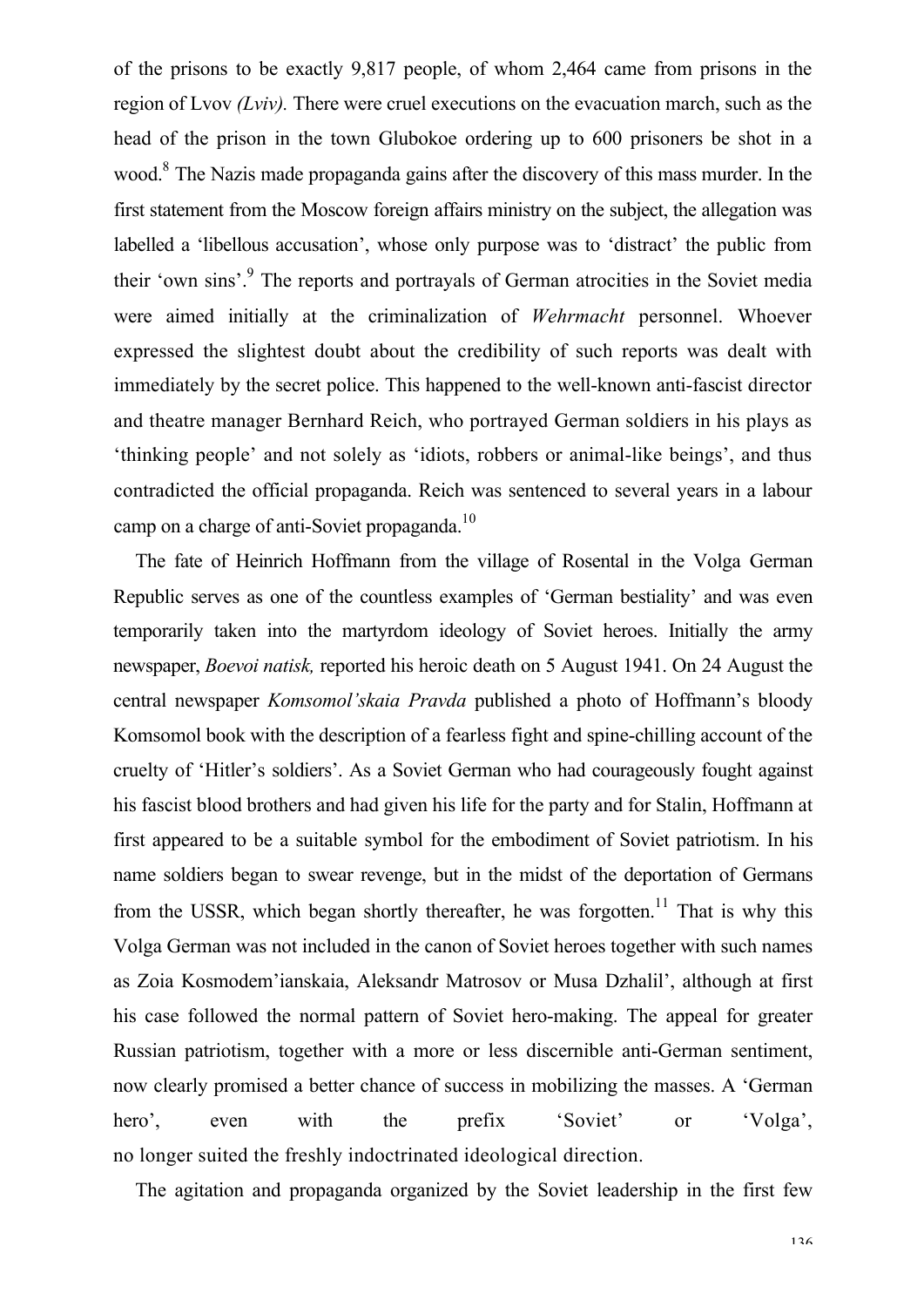weeks of the War proved neither to be effective for the mobilization of the Soviet peoples, including the Russians, nor was it a good way to influence the enemy. During his meeting with William Averell Harriman, the representative of the US President, at the end of September 1941, Stalin is reported to have said, 'We know that the people do not want to fight for a world revolution, they also won't fight for the Soviet powers [...] Maybe they will fight for Russia.<sup> $12$ </sup> After the failure of the first attempts to influence the advancing enemy with the sentiments of class struggle and international solidarity between workers and farmers, the official propaganda quickly became an uninhibited torrent of hate and cruelty. 'German' was increasingly used as a synonym for 'fascist', which was to have fatal consequences for the Russian Germans.<sup>13</sup> The ASSRVG - with representatives in the Supreme Soviet of the USSR and in the Russian Federation, and with workers in the state and party apparatus - protested against this U-turn, which went against their formal constitutional rights. The existence of a recognized 'Soviet' German minority with vested rights of autonomy certainly presented an obstacle for the war propaganda, with its characterization of the Germans as 'two-legged animals', 'cannibals' and 'rabid dogs'.<sup>14</sup>

On the other hand, as in the First World War, the military leadership attempted to blame their failure on, among other things, the existence of 'treasonous' activities of the German population in regions near the front.<sup>15</sup> On 3 August 1941 a battle update from the war council of the Southern Front arrived in the headquarters of the Supreme Command of the Soviet forces:

- 1. The acts of war on the Dnestr have proven that the German population shot on our retreating troops from windows and gardens. Furthermore it has become clear that the German troops invading a German village on 1 August were welcomed with salt and bread. In the immediate surroundings of the front there are many settlements with a German population.
- 2. We are asking the local authorities to give orders for the immediate removal of this unreliable element.16

Whether this message reflected the real situation or an invented story from the twilight world of spy hysteria, is in this case of secondary importance. This telegram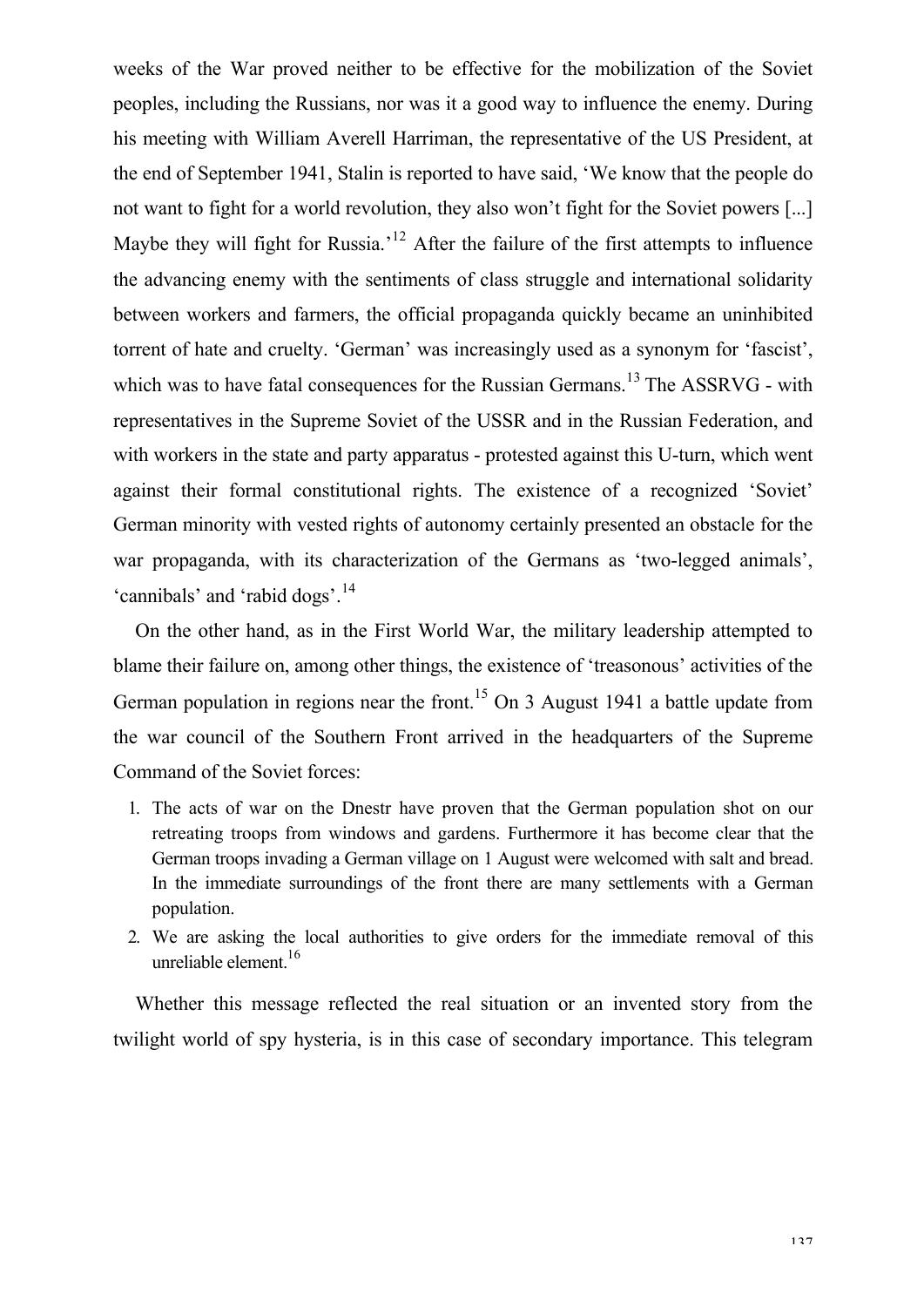carried Stalin's note, *'Tovarishchu Beriia. Nado vyselit' s treskom* - Comrade Beriia. Out with them with a bang,' and pointed to another entry: 'The People's Commissar [i.e. Beriia] has been informed of this, 25/08/1941.' With that the fate of the Russian Germans was sealed and on the very same day Beriia presented a draft for the decision to resettle the Germans currently living in the Volga region.<sup>17</sup> One result of this draft was the decision by the Council for Evacuation and the War Council of the Southern Front to deport 53,000 Crimean Germans on 15 August. This was thinly veiled by officially calling it an evacuation.<sup>18</sup>

# **The Deportation of the German Minority**

Stalin, supported by his colleagues in the politburo, had by 26 August 1941 ordered the resettlement of the Volga Germans. This was camouflaged as a decision by the central committee of the Communist Party (*Vsesoiuznaia Kommunisticheskaia Partiia (bol'sheviki) -* VKP(b)) and the Council of People's Commissars (CPC), i.e. the government. In this top-secret decision, to which only a close circle of party and state leaders were privy, there was no evidence of guilt on the part of the German minority. The directive, comprising nineteen articles and written in an emphatically factual fashion, gives the impression of an orderly planned resettlement. The regions (*krai*) of Altai and Krasnoyarsk, the provinces (*oblast'*) of Omsk and Novosibirsk, as well as Kazakhstan, functioned as reception areas. The complete plan was entrusted to the NKVD.<sup>19</sup> The secretly formulated party and government decision to liquidate a Soviet republic which was firmly anchored in the constitution did, however, require permission, if only for a purely formal legal 'blessing' from the state apparatus. Thus, the decree, 'Pertaining to the re-settlement of the Germans in the Volga District', which was supposed to give the whole operation 'legitimate' grounds, was signed two days later on 28 August, by the head of state, Mikhail Kalinin, in the name of the President of the Supreme Soviet of the USSR. This decree was only published in the 'News of the Supreme Soviet of the USSR' and in the local press.<sup>20</sup> Through a further decree on 7 September 1941 the annexation of the territory of the Volga German Republic into the bordering provinces of Saratov and Stalingrad followed.<sup>21</sup> Contrary to the 'internally' recorded government and party decisions, hefty accusations against the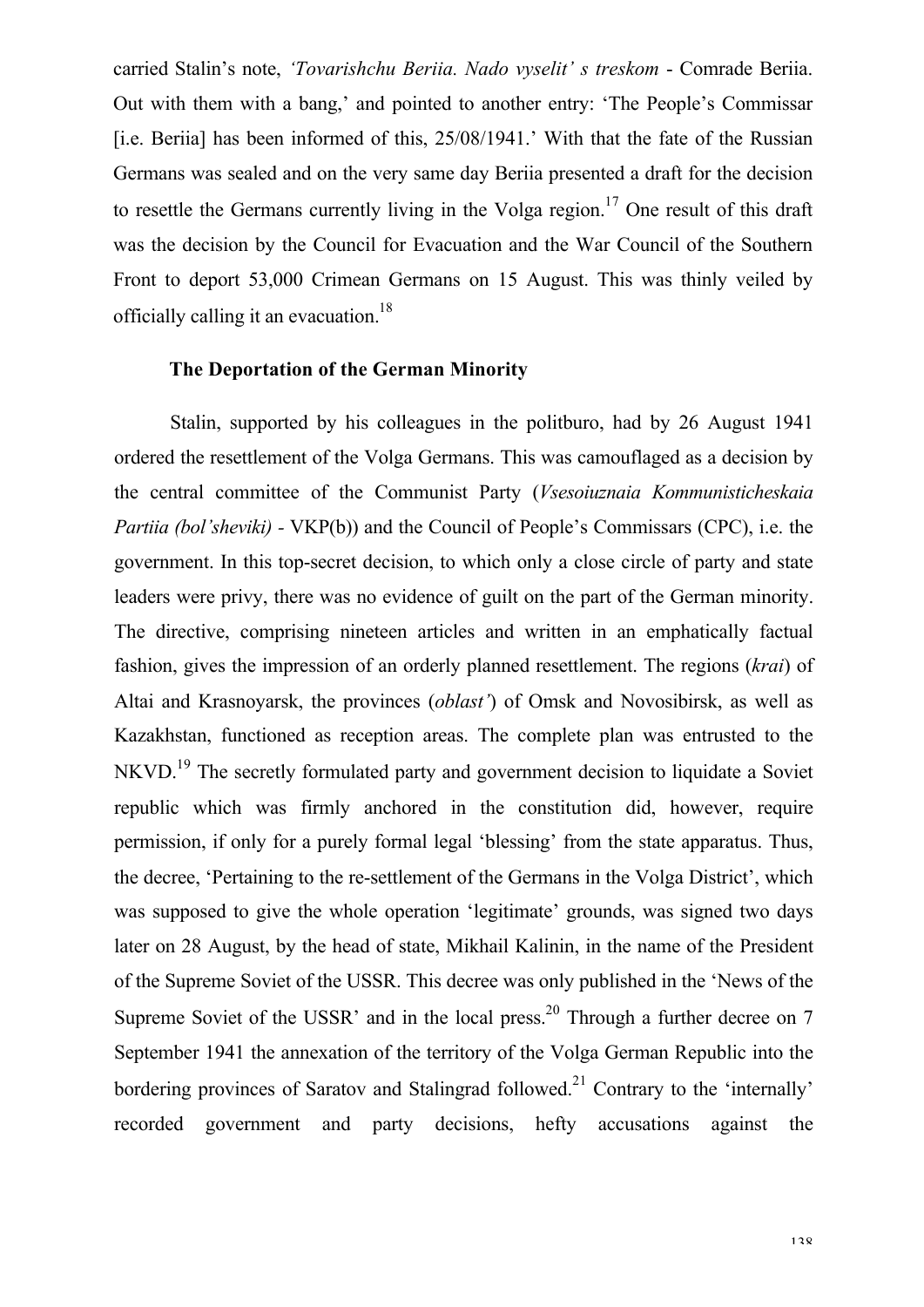Germans were raised in the official decree on 28 August 1941. They were accused of harbouring 'thousands and tens of thousands of saboteurs and spies' who on a certain German signal would carry out bomb attacks. On the basis of this allegation, the German minority was declared an enemy of the Soviet state and was 'resettled' in the eastern parts of the country. On 9 September 1941, Serov, the leader of the 'German' operation and a deputy of the People's Commissar of Internal Affairs, reported to his boss Beriia that at this time four (!) agents from the German secret service were active in the area. As an example of the anti-Soviet sabotage in the Volga German Republic such grotesque evidence was brought forward as 'torn pictures of the Soviet leader, of destroyed private gardens or fruit plantings'.<sup>22</sup> This did not however stop the secret police in the service of the Bolshevik leadership from retrospectively discovering the presence of thousands of traitors to the fatherland among the deported Germans. In the ensuing weeks, the NKVD began a witch-hunt for the Germans to catch, isolate and deport those who remained unregistered:

Because the registration of the Germans in the town of Tula did not occur with the involvement of the military authority, an undercover operation to track down all the Germans currently resident in the town and territory is being carried out with the help of the housing department. On top of that the same work is also being done by special departments in industry and in the authorities [...] and by the undercover informants of the operative department of the NKVD. This work should be finished by 27 September this year  $[1941]^{23}$ 

Over the next few months the exile of other groups of the German population, who did not enjoy the 'status of autonomy' - for example, from the Ukraine, the Trans and North Caucasus, from the towns of Moscow or Gorki - followed as a result of the secret decision taken by the state committee for defence (*Gosudarstvennyi Komitet Oborony* - *GKO),* on the orders of the Council of People's Commissars, under the command of the NKVD and the various war councils of the individual army fronts. The complete 'German operation' was carried out under a press and publicity blackout. According to official figures, by the end of 1941, 799,459 people had been 'resettled' from the European territories of the Soviet Union to Kazakhstan and Siberia, including 444,115 Volga Germans. 24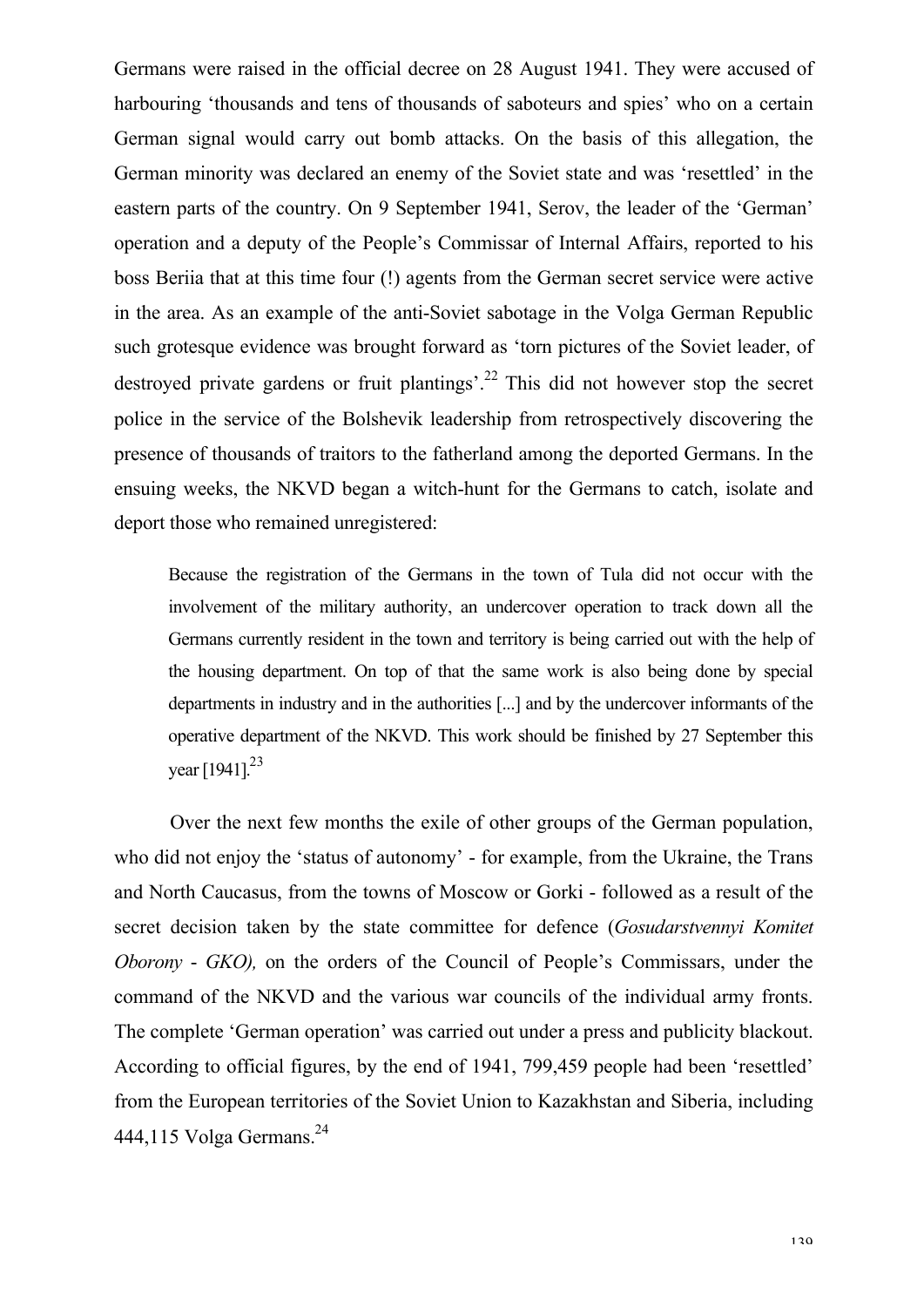#### **Cultural Destruction and Economic Plundering**

The measures taken by the state and party leadership according to the resolution on the deportation were clearly directed at the complete and total eradication of every trace of German life in the Soviet Union.<sup>25</sup> Immediately after the publication of the decree on 28 August 1941, the dissolution of the national cultural institutes in the independent republic began. On 30 August the final edition of a German language newspaper was published with a hurried translation of the decree. Teaching in the German language was immediately forbidden; all German educational institutes in villages and even in towns such as Marxstadt and Balzer, where Germans were the absolute majority, were forced to close. The wave of disbanding also affected cultural institutions such as the German State Theatre in Engels and the theatres in Marxstadt and Balzer, the German state teacher training college, the teachers' institute and the technical colleges, the state folk schools of the ASSRVG, the Philharmonic with its symphony orchestra and German state publishers. The writers' and composers' association, the organization for the fine arts and other cultural organizations were disbanded.26 Even writers of German origin were immediately rejected from the Soviet writers' association.<sup>27</sup>

In order to fully eliminate the memory of the former inhabitants, the Supreme Soviet of the RSFSR had at its disposal the decree from 19 May 1942 on the Russification of German place names. Some places already had both German and Russian names, so from then on only the Russian name was to be used. The others were given mainly patriotic Soviet names: the town of Balzer became Krasnoarmeisk, which means member of the Red Army; one of the oldest and biggest Volga German settlements, Mariental (founded in 1766), mutated into Sovetskoe; Jost was renamed Oktiabr'skoe. Where there were inhibitions due to abiding ideological reasons, the renaming was slightly more restrained: the former capital Engels was allowed to keep its name, which it had only been given in October 1931, while with Marxstadt, only the first half was to remain - the revealing German suffix of *-stadt* had to go.28

The systematic method of destroying national cultural institutions and the erasing of the memory of the over 175-year-long history of the Volga Germans is best illustrated in the example of the museums, archives and libraries. The central museum of the ASSRVG was founded in 1925 in Engels (at the time still called Pokrovsk). Alongside numerous linguistic, ethnographic and folkloric expeditions in the 1920s and 1930s for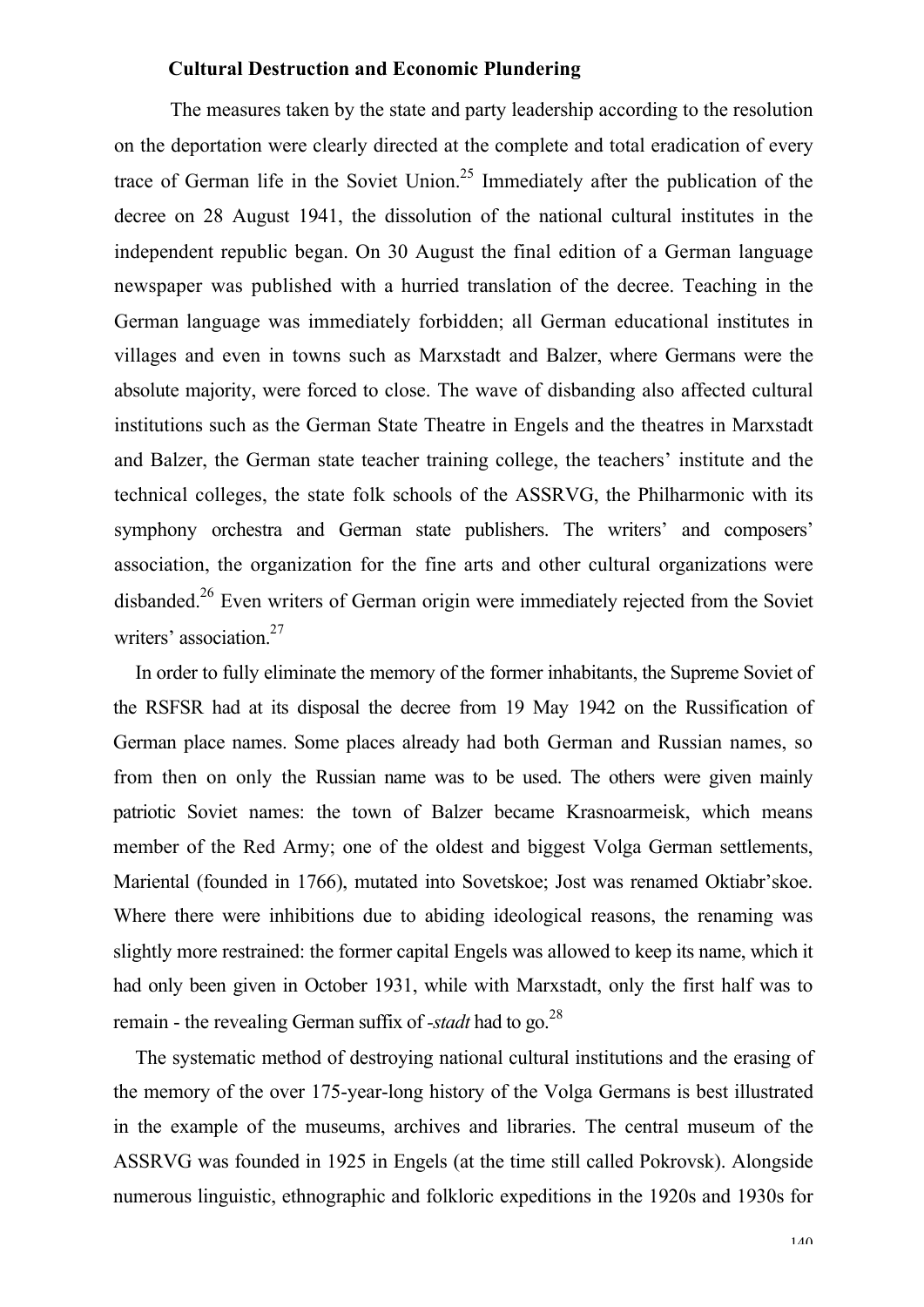the research and conservation of the intellectual and material culture of the Volga Germans, the collection also grew thanks to state purchases of contemporary art, as well as gifts. All in all, it owned  $5,400$  exhibition pieces in  $1940<sup>29</sup>$  After the dissolution of the Volga German Republic, it did not take long before the museum was closed and other organizations moved into its rooms. The museum of local history in Engels was founded after the central museum was re-profiled, i.e. cleansed of everything that referred to its German inhabitants. After the War, the director of the museum, I. Struin, made an informative statement on the fate of the exhibition pieces, collections and magazine provisions:

Up to 1946 the exhibition pieces and treasures of the museum were laid chaotically in a shed, where many were damaged because of dampness. In this time [between 1941 and 1946] the museum changed its residence many times and three directors came and went [...] With the exception of 1936 no full inventory list remains, no description, no records. Because of these conditions many valuable exhibition pieces were damaged, rotted or fell into the hands of thieves.<sup>30</sup>

The Central Library of the ASSR of the Volga Germans was dissolved in a similar fashion. The Library, founded in 1918, also housed alongside the scientific, educational and aesthetic literature in German, Russian, French and other European languages, testimonials of the history and culture of the Volga Germans and other geographical groups of Germans in Russia and the USSR. A considerable number of these books, which were collected over many years, were destroyed due to inappropriate storage; selected works were confiscated. About 3,500 valuable publications, mainly in Western European languages from the sixteenth to the nineteenth centuries were selected in 1943 by a delegation from the University of Saratov to be taken to their academic library. A further part of the collection, which had no direction connection to the German Russians, was strewn across the country in different libraries in an attempt to top up their foreign language sections. Books with the stamp of the central republic library of the ASSRVG in Engels, can be found in the state libraries of Moscow and St Petersburg, in lending libraries in Volograd, Karaganda, Novosibirsk, Almaty and dozens of other towns.<sup>31</sup>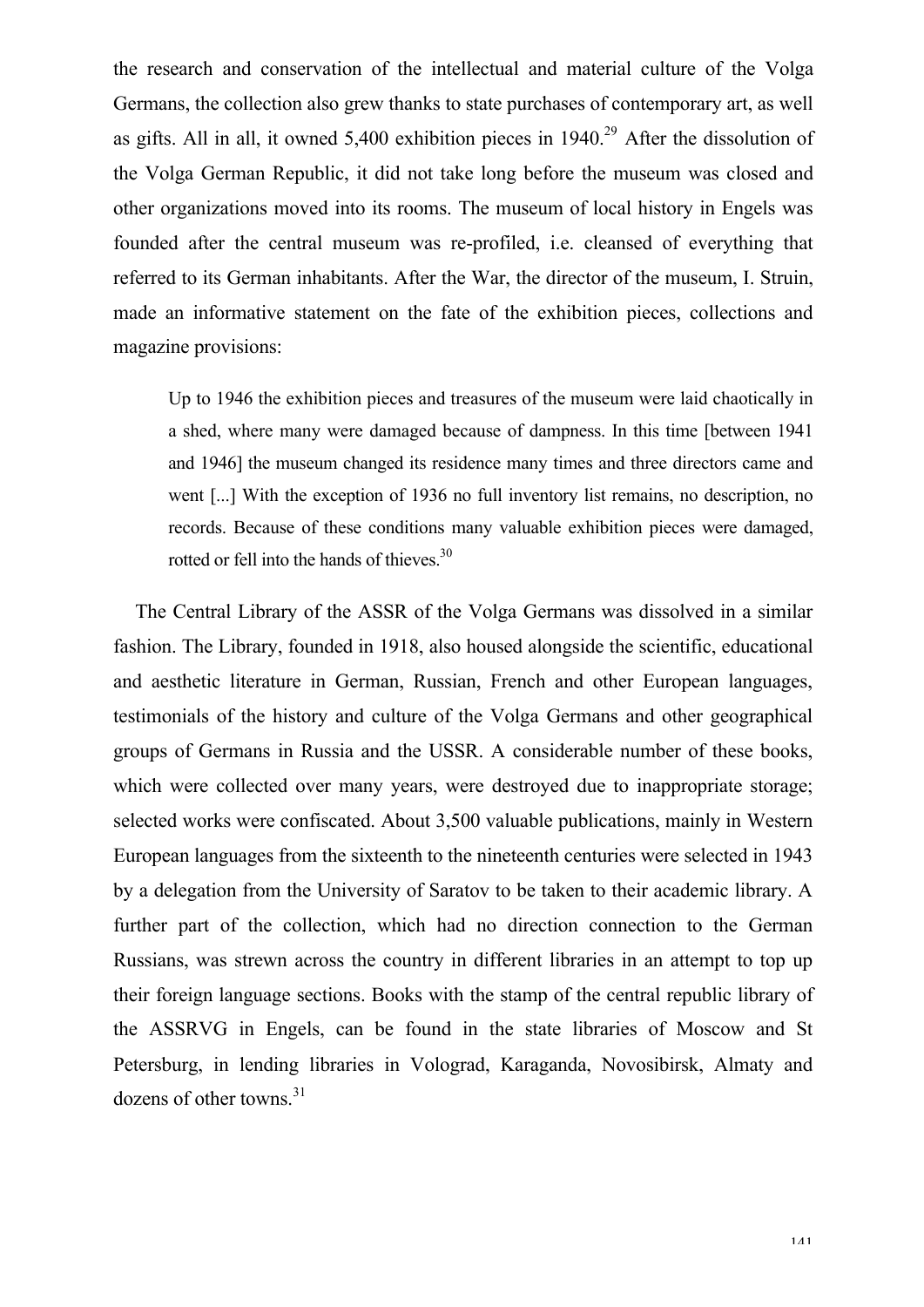The fate of the collections of documents from the Central State Archive of the Volga German Republic was not as tragic as that of the documents from other national institutions. The 1,475 funds and the 320,195 records which were registered on 1 January 1941, provide an invaluable source of the socio-cultural, religious, demographic, economic and political development of the German population on the Volga during the Tsarist Empire and after the October Revolution in 1917.<sup>32</sup> In the process of only a few days, the archives comprising tens of thousands bundles of paper from agricultural and industrial firms, authorities and institutions were confiscated. Numerous scripts were lost for ever in the ensuing chaos. As far as can be ascertained, the papers were not intentionally destroyed. Russians and Ukrainians comprised about a third of the total population in the territory of the ASSRVG, while in the capital, Engels, they formed an absolute majority, so in many cases it was impossible to cleanly separate the documents by nationality. A branch of the Saratov provincial archives was created for the safe keeping of such documents. Despite the losses suffered, the archives managed to keep a considerable collection of documents on the history of the Volga Germans. However, the collection remained closed to the public and academia. Those who wanted to research in the archives were immediately thought to harbour anti-Soviet sentiments. Until the end of the 1980s it was forbidden to refer to Soviet publications in the library in Engels; even during the period of perestroika all mention of the archives and their catalogues were missing from reliable reference books.<sup>33</sup>

In addition to the cultural destruction, the Soviet state also economically ruined the citizens of German origin. The August ukase led to a wave of confiscations of private, collectivized and state wealth. Those who were deported were only allowed to take some food, bed linen and clothes with them. Their household contents, preserved food, tools, animals and their cultivated land fell into state hands. After the deportation alone in the eleven southern cantons the following wealth of the German kolkhoz lay fallow: 908,600 hectares of farmland, 333,102 houses with outbuildings, about 120,000 cattle, more than 120,000 sheep and goats, almost 20,000 horses and approximately 1,500 camels.34 In order to give this widespread dispossession the appearance of an ordered resettlement project, the government passed a bill on 30 August 1941 issuing 'guidelines for the repossession of the wealth from the kolkhoz and the collective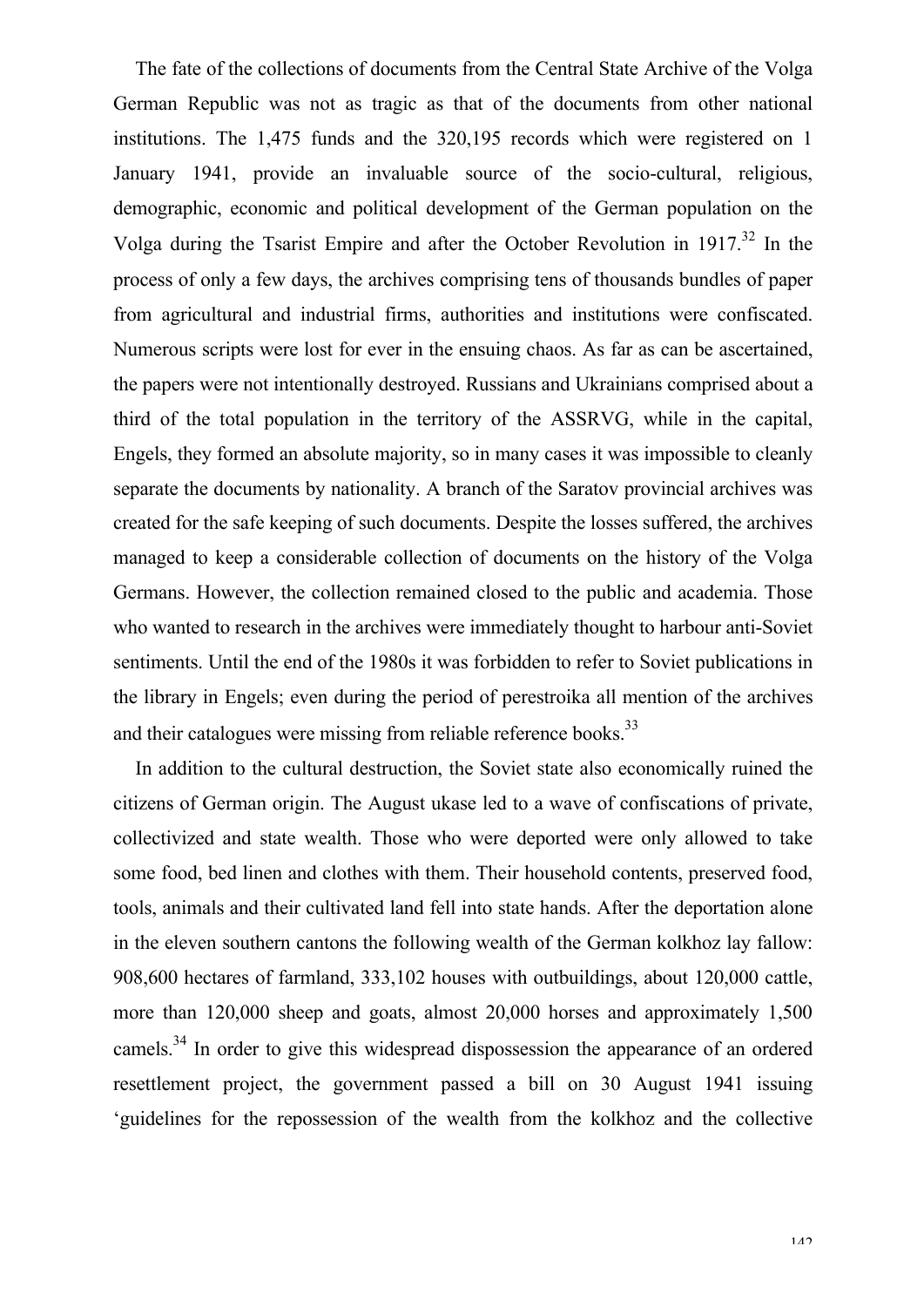farmers, who were resettled as a result of a special decision'.<sup>35</sup> These guidelines even foresaw compensation for the Germans, which - given the property they had forcibly abandoned - could have only been felt as mockery: once in the new settlements a percentage of the confiscated cattle were to be replaced in type or remunerated according to state prices; no member of the family was to receive more than 3 double hundredweight of corn. Further, the law foresaw cheap credit for the building of houses in the new colonies. City inhabitants were allowed to sell their households or contract others to do so on their behalf. Nonetheless the actual economic situation of the kolkhoz in Siberia and Kazakhstan, the complete concentration of the land's resources on the war effort, and a rapid currency depreciation reduced these modest promises to waste paper. 36

A large-scale ethnic redistribution was taking place - by 3 September 1941, as the deportation was in full swing, the government of the USSR decided to send 44,744 Russian and Ukrainian families from the Zaporozh'e, Kursk and other territories to the recently vacated homes and businesses. The repopulation continued slowly, although more orders soon came from the government to facilitate the acceleration of the repopulation of the evacuated areas. However, at the beginning of 1945 the population in the former German cantons was still only 20-35 per cent of the pre-war level. A considerable part of the deserted houses and business premises fell into disrepair; parts were scavenged during the War for heating or they served the new inhabitants as replacement stones for other buildings. Many countryside villages were never resettled after the deportation of the Germans.<sup>37</sup>

#### **Germans as Second-class Citizens**

The breach of law (Benjamin Pinkus), which the Soviet government committed by dissolving the ASSRVG and the resultant deportations, was not only disastrous for the Russian Germans in the fields of politics, culture and economics, but it also lead to grave reductions to their civil rights.<sup>38</sup> In contrast to their totalitarian opponents in Germany the Soviet Union had not anchored the discriminatory legal norms regarding ethnic communities in the law.39 Through this skilled move the Bolshevik leaders were able for decades to deny the huge suppression, initially of the Russian Germans, and later of other nationalities.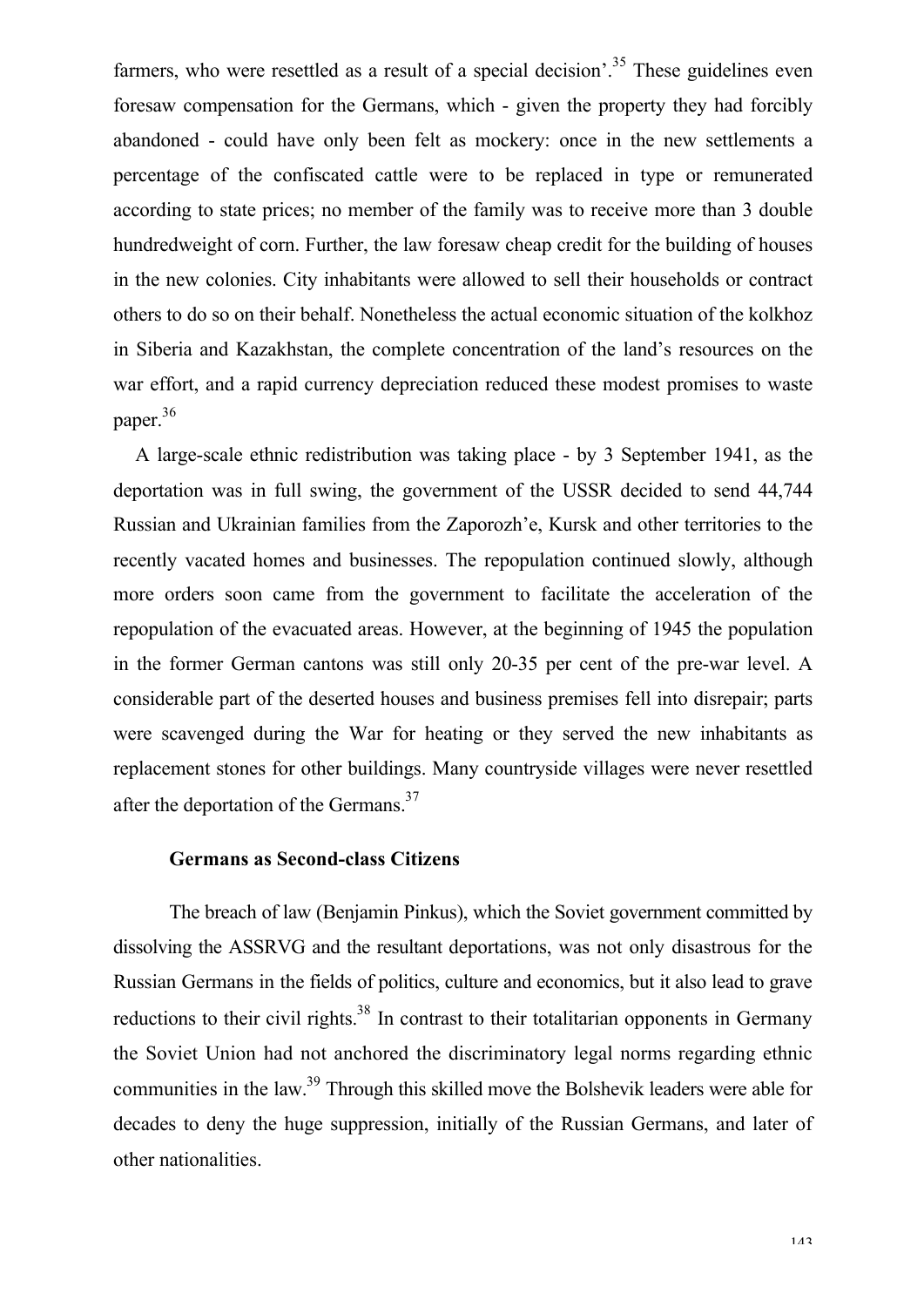A complicated web of discriminatory regulations was soon in place resulting from the internal party decisions and the secret police briefings. A decisive role in this process was played by the department of special settlements (*Otdel Spetspereselenii* ~ OSP), which had been formed by 28 August 1941, was directly subordinate to the central apparatus of the People's Commissariat of Internal Affairs (NKVD) and was solely concerned with the organization of the expulsions, followed by reaccommodation in Siberia and Kazakhstan.<sup>40</sup> The state government must have recognized the growing gulf between, on the one hand the persecution of the former Kulaks because of a class principle, however vague, for which the Department for Work and Special Resettlement of the Main Camp Administration (*Glavnoe Upravlenie Lagerei* - GULag*)* was responsible, and on the other hand, the currently implemented repressions on an ethnic basis. The head *(nachal'nik)* of this authority, a major in the State Security, Ivan Ivanov, and his eight co-workers became very active in the period that followed in order to instruct their subordinates in the 'correct' way of dealing with the Germans who had by now been expelled from the brotherly Soviet peoples and were under the charge of the Interior Affairs Ministry. In numerous round robin letters to the district departments of the NKVD, Ivanov told them over and over again: seek and disclose the fascist agents among the resettled Germans; track down every expression of discontent; force the Germans, irrespective of their family status and professional or academic qualifications, to work in the *kolkhozes* and *sovkhozes*; and scrutinize their whereabouts within their designated areas.<sup>41</sup>

The party and government decision from 26 August 1941, along with other regulations, ensured that the resettlement of the Germans was only possible in small countryside villages or small district towns. Finding accommodation or moving to a regional town, an industrial area or even a major city was strictly forbidden. Added to this, the deportation soon also affected those Germans who lived in the eastern areas of the Soviet Union. Many had been there for generations; their mass deportation had never been intended. On 16 October 1941 the central committee of the communist party of Kazakhstan decided upon the deportation of Germans from the regional centres of the republic and henceforth they were banned from occupying any leading posts in the party, the soviet or in industry. A few days later the registration of Germans living in regional centres and industrial zones began. They were rounded up and banished to countryside settlements in the provinces of Molotov (Perm'), Chelyabinsk, Sverdlovsk and Chkalov (Orenburg) in the Urals. The forced resettlement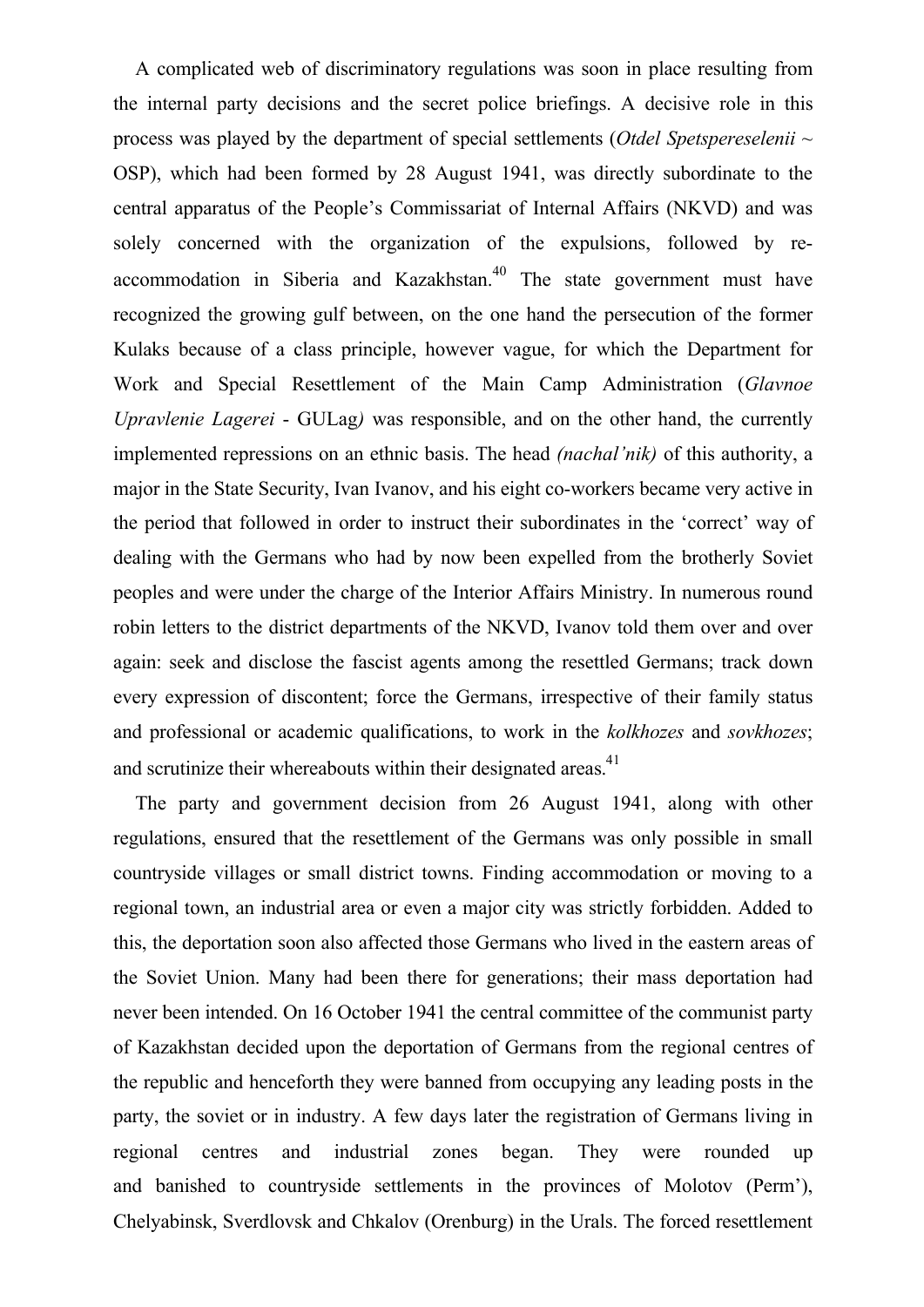from the large towns in the Soviet Republic of Uzbekistan followed in January 1942.<sup>42</sup>

For the national intelligentsia and professionals this was the beginning of a fatal development with devastating results which reached their low point when they were forced into the labour camps. Clearly all these measures were aimed at the destruction and humiliation of the political and cultural elite among the German Russians. What sort of professional future could be expected for the 212 doctors, teachers, actors and a further 452 state employees from Engels, the capital of the Volga German Republic, on the Siberian collective farms, specifically in the district of Kansk, in the region of Krasnoyarsk? As city dwellers they arrived with little food and could not even hope for a meagre compensation for their confiscated cattle or wheat. Very few were successful in finding employment in the district centre; most were defenceless against the hard physical farm labour and were already starving by December 1941.<sup>43</sup> In the district of Oiashino, in the province of Novosibirsk, 574 of the 1,300 Germans fit for work were professional experts, among whom were 66 professors, their assistants, librarians and teachers, 47 doctors, 22 engineers, and 120 accountants and chief accountants. Professor Werner, head of the chair for microbiology at Saratov University, was forced to do simple work in the Gorn kolkhoz*,* and the gynaecologist (Dr) Wilhelm was sent to the kolkhoz Voroshilov to do general work.<sup>44</sup>

The mass deportation from 1943 to 1944 led to a drastic increase of the number of people with limited civil rights. In accordance with a decree of 9 January 1945, special military headquarters were created in areas where the deportees were sent in order to observe and control them. In the designated areas the Germans, along with other deportees, were required to register themselves and any change in the number of family members (through death, escape, birth, etc.) within three days; they were unable to leave their place of residence without permission from the commandant. The regime of special colonies was tightened with the adoption of the decree from the presidency of the Supreme Soviet of the USSR on 26 November 1948, which stated that the banishment of the 'punished' people was to be 'permanent' and envisaged the sentence for escaping from the special colonies as twenty years forced labour in a penal camp.<sup>45</sup>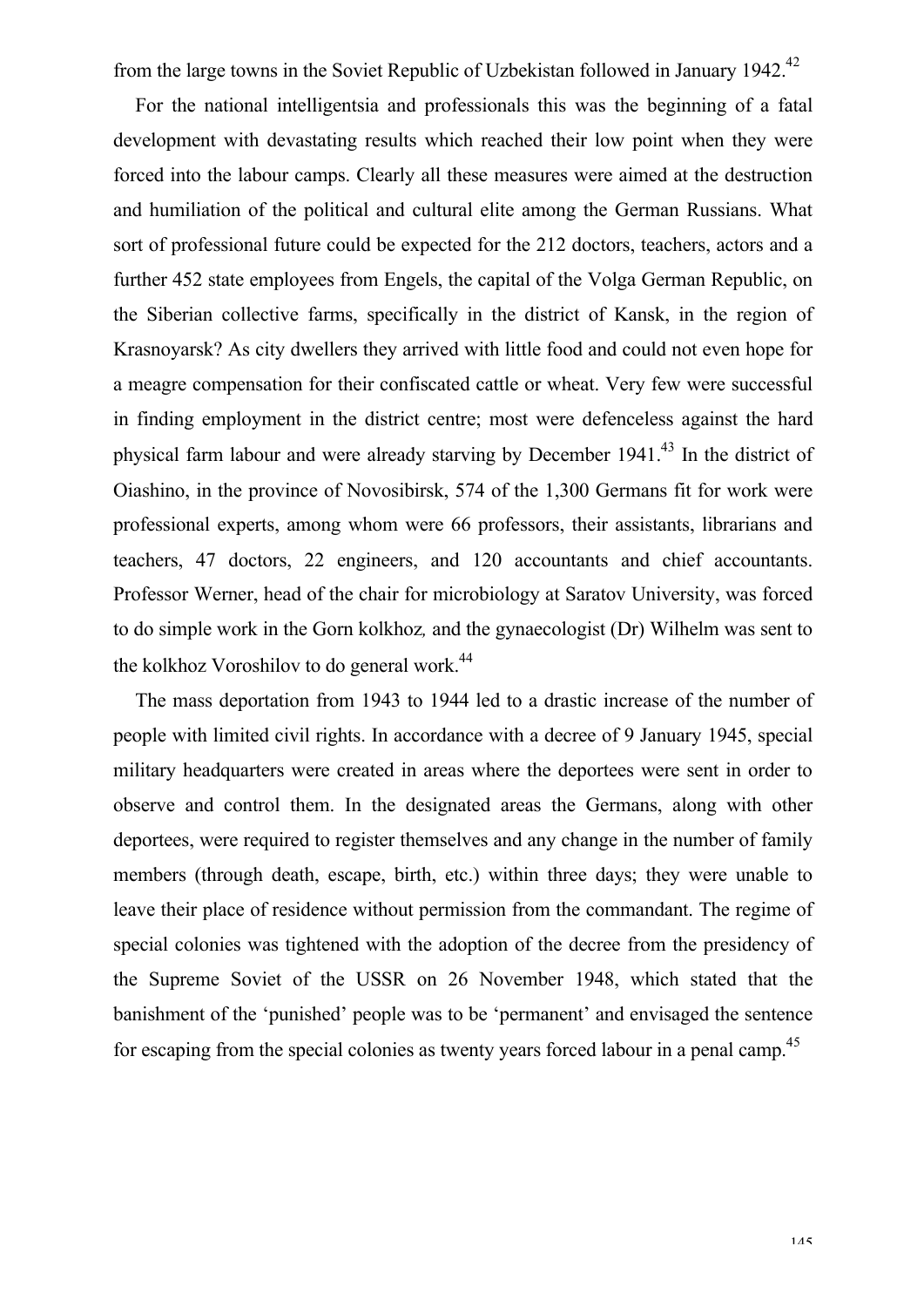# **Germanophobic Propaganda and Hostility among the Population.**

The August decree was never mentioned by the Soviet mass media, the printed compendium of laws and the academic literature both during and after the War; only the scarcely available 'News of the Supreme Soviet of the USSR' published it. The regime could not face the disgrace of admitting that a people, despite years of ideological influence, were 'entirely' comprised of enemies of the Soviet Union. Obscure claims often thousand spies and saboteurs' among the Volga Germans also did not appear particularly believable. Numerous party and Soviet officials in the central authorities and in the places of deportation were told through official channels the 'reason' for the disbanding of the Volga German Republic. A 'directive' letter from the central committee of the communist party of Kazakhstan to the leading officials in the regions and districts, dated 4 October 1941, repeated the claims of the August decree and called on the party organization to sharpen protection of socialist property, increase vigilance and keep the newly arrived refugees under constant surveillance.<sup>46</sup>

A wide stratum of the Soviet population learned of the 'political' dangers of their new neighbours through word of mouth. Through indirect slander the Bolshevik rulers were able to safeguard their own history, to continue praising 'the equal Soviet family of nations' and to denounce the policy of 'national suppression' in fascist Germany.<sup>47</sup> In addition, the extensive deprivation of rights and the defamation of Soviet citizens of German descent sent out signals which made clear that the propagation of national hate, chauvinistic remarks and every type of discrimination would not be prosecuted by the law. 'We are allowing too much humanism to reign over these fascist scoundrels,' said a district party secretary in the territory of north Kazakhstan, and with such an opinion of the German deportees he was not alone.<sup>48</sup>

Calls by the central committee of the VKP(b) on the twenty-fourth anniversary of the October Revolution show the remains of the slogans of international solidarity: 'Our greetings to the German (*germanskomu*) people, who groan under the yoke of Hitler's national socialist mob - we wish them victory over the bloodthirsty Hitler.<sup>49</sup> The constantly worsening conditions on the front, however, removed the last ideological blinkers. The clearest example of this change is the order from the supervisor of the head office for political propaganda for the Red Army, Lev Mekhlis, which on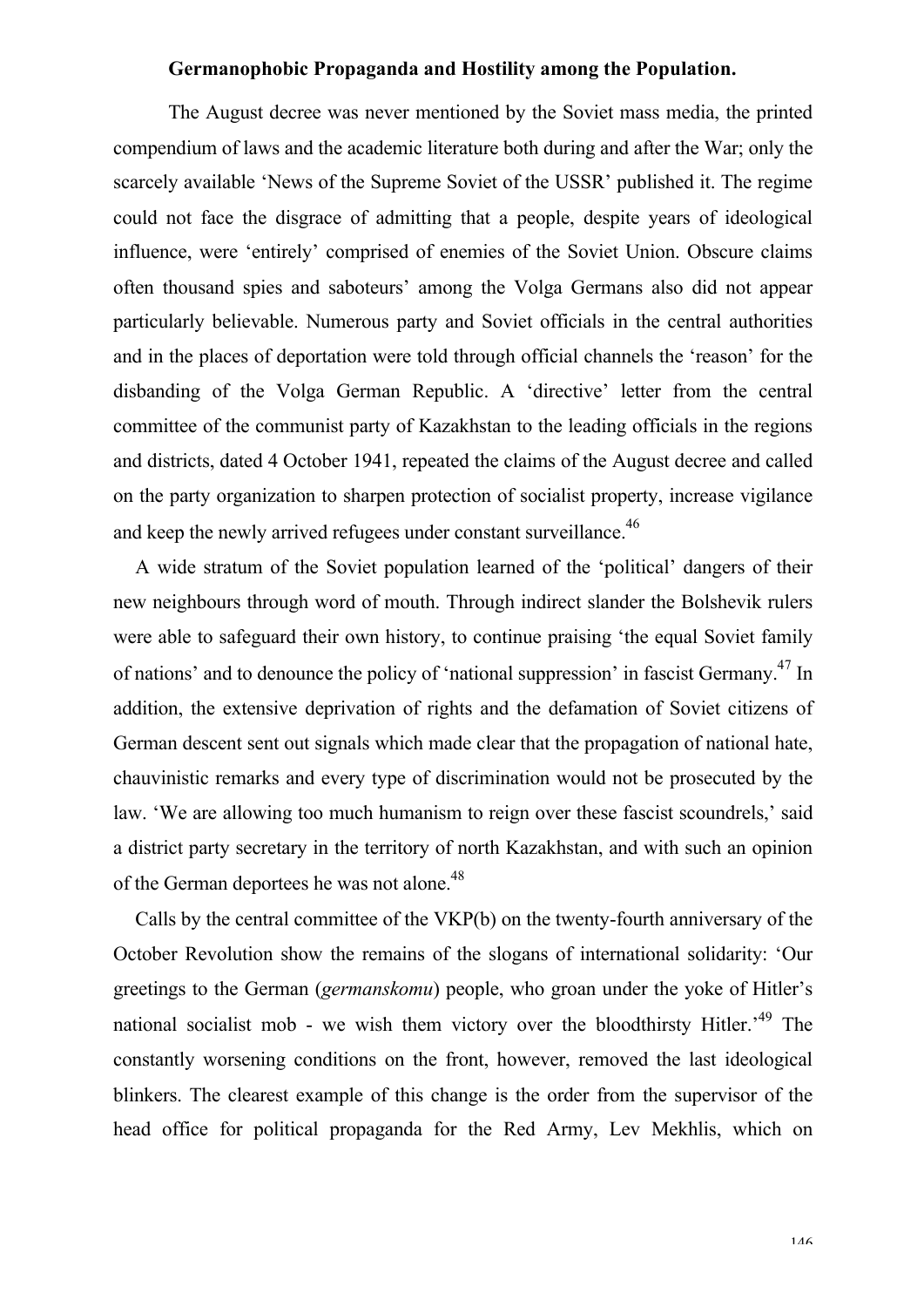10 December 1941 ordered the replacement of the slogan 'Workers of the World, Unite' with 'Death to the German Occupiers' in all military newspapers. He justified this change by claiming that the international proletarian slogan had disorientated many in the armed forces 'in the face of the assignment to destroy all German occupiers'.<sup>50</sup>

The immense suffering of the civilians and the complete destruction of areas around Moscow, which became apparent upon their first recapture during the fight for Moscow, immeasurably increased Germanophobic hysteria in the mass media. On the whole, however, the destruction was the result of merciless Soviet war policy. On 17 November 1941 Stalin ordered, in command No. 0428 from the Headquarters of the Supreme Commander, the destruction of all human settlements and housing within a 40-60 km radius of the German front. The arsonist commandos, who were formed especially for this purpose, began with a systematic destruction of the basics for survival, so that the German conquerors should freeze under the open skies. On 25 November the operatives of the Fifth Soviet Army alone reported the destruction and burning of fifty-five settlements.<sup>51</sup> The concerns of the Soviet population who fell under the German occupation were not taken into consideration: 'The Soviet arithmetic is simple - to send one German and with him a hundred Russians to ruin is a heroic action. But if one spares the life of one German along with a hundred Russians - that is bad; that amounts to treason.'52

Molotov's diplomatic notes of 25 November 1941, 'On the outraging bestialities practised on Soviet prisoners of war by German authorities', and of 6 January 1942, 'On the general plundering, the thefts from the population and the dreadful bestialities of the German authorities in the territories under their occupation', increased the country's desire for pogroms. The main aim of the Soviet mass media was the propagation of hate against the enemy within - as programmatically announced by the famous author Aleksei Tolstoi in a *Pravda* appeal on 28 July 1941. Supporting him in this regard were a whole host of famous authors, such as Leonid Leonov, Mikhail Sholokhov, Ilya Erenburg, Konstantin Simonov et al. Poems such as Simonov's 'Kill him' or Surkov's 'I hate' obviously served to raise fighting lust in the troops. Ilya Erenburg's pamphlets and articles even described the Englishman Alexander Werth, not particularly known for his sympathy towards the Germans, as 'nothing short of propaganda for a race war'.53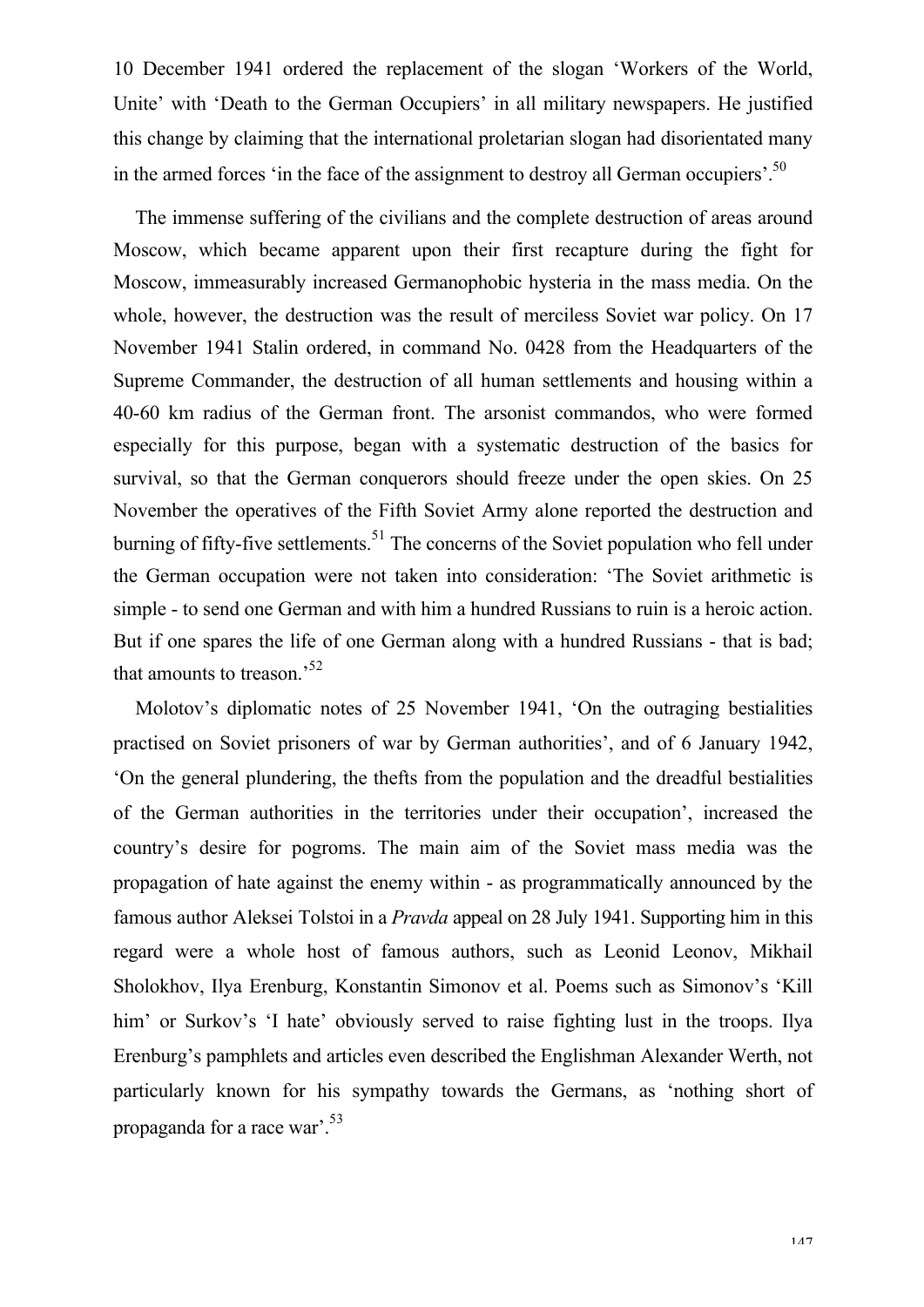Uncountable articles in flyers and newspapers, books and magazines, radio programmes and films discriminated primarily against Germans (i.e. not against the enemy or the fascists). Violent feelings were propagated, clearly poisoning the relations between the population of all other nationalities and the Russian Germans, especially since the Soviet authorities made no effort to differentiate between Russian Germans and the attacking nation. The picture of the enemy as including the 'domestic' Germans was soon 'scientifically' supported. The Central Archive Administration of the NKVD published a collection of sources on German espionage in tsarist Russia. The documentation allegedly verified that Russian citizens of German descent, including farmers, all professionals, entrepreneurs, high-ranking public officials and officers, had en masse carried out activities as German agents. Such accusations appeared repeatedly in the detailed foreword of the collection, which promptly appeared as a book in its own right.54 This reporting, naturally without any critical screening, served as the basis for the writing of further works on German espionage in Russia during the First and the Second (current) World Wars, which eventually ran into several hundred thousand copies. 55

Not only the secret police but also many literary figures profited from the stirring up of resentment against their fellow German citizens. In early 1943 the literary scholar Aleksandr Dement'ev wrote the book *The reactionary role of the Germans in Russia's history* (printed in Leningrad, circulation 10,000 copies, during the siege of the city). A year later a collection appeared providing the worst possible descriptions of the 'local' Germans in the works of classical Russian literature, which Dement'ev had carefully selected and supplied with a disparaging commentary. Similar to the pattern of anti-Semitic propaganda, the planned publications were full of prejudices, suspicion and slander of every type.<sup>56</sup> The well-known author Pavel Bazhov had been publishing his malicious caricatures of *Tales on the Germans (Skazy o nemtsakh)* in several newspapers since August 1941. These later appeared as brochures and books for mass circulation. He was helped by the use of the most primitive cliches and common stereotypes in his works, in order to underline the clear intellectual and moral superiority of the Russian masters and workers in contrast to the German administrators, miners and professionals, who had been active in considerable numbers in the iron industry in the Urals since the beginning of the eighteenth century.<sup>57</sup>

A growing antipathy and bitterness against Germany, German culture and language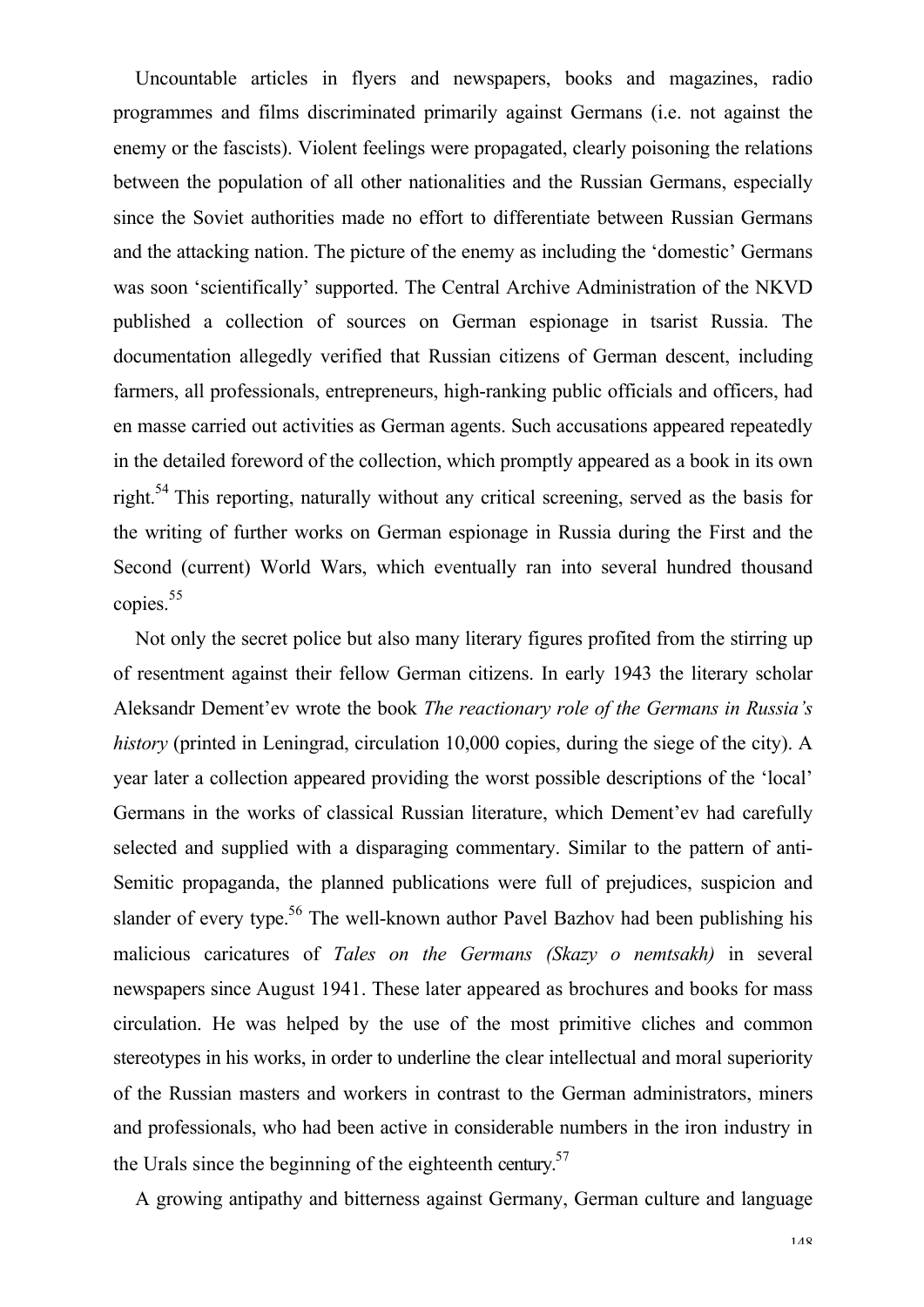increased constantly as the war continued with its human and material war victims. Local NKVD authorities' reports reflect the hopeless situation of the German Russians.

A completely irregular relationship, even antagonism, has arisen among some leading specialists in economics, the kolkhoz director, production managers, and the district party and soviet regarding the accommodation and employment of the specially resettled Germans [...] Instead of finding accommodation for them, the director of the salt works behaves towards them coarsely, calls them parasites and swears crudely about them [...]. In the district of Sharipovo the chairman of the kolkhoz 'Proletarian Work', Komisarenko, explained in a conversation about supplying the refugees with bread, 'all Germans should die of hunger, I will not give them any bread [...]'. The female collective farmer Churilova explained to the German Schmidt, 'Why did they bring you here to our district, it would have been better if they had killed you back there. You are traitors, you should die of hunger, or be sent out into the cold, so that you fascists can feel it' [...] Of the 7,396 children only 2,403 go to school. This can be explained by the fact that the majority of children do not own shoes, warm clothes or school equipment. Children older than the age of twelve do not go to school because they must work in the industry or go into service. Also the lack of knowledge of the Russian language plays a part [...]. In the schools in some districts the German schoolchildren are thoroughly terrorised by their Russian peers and called 'fascists'. That is why they stop going to school.<sup>58</sup>

Similar incidents were also recorded by the security services in other territories, to which deported Germans were sent. The responsible party and Soviet organizations did not, however, see fit to take any measures in the face of such grave disrespect of Soviet law. Indeed, expressions of discontent at the living conditions in the new location, or complaints about national discrimination, were often dismissed and punished as anti-Soviet agitation, propaganda, or as slander against the actions of the party and government. 59

#### **Forced Entry into Labour Camps and Terrorization by the Secret Police**

As a result of the secret decision of the Politburo of the VKP(b) on 31 August 1941 entitled 'On the Germans living in the Ukrainian SSR', all men between the ages of sixteen and sixty were conscripted into military construction units.<sup>60</sup> The acting leader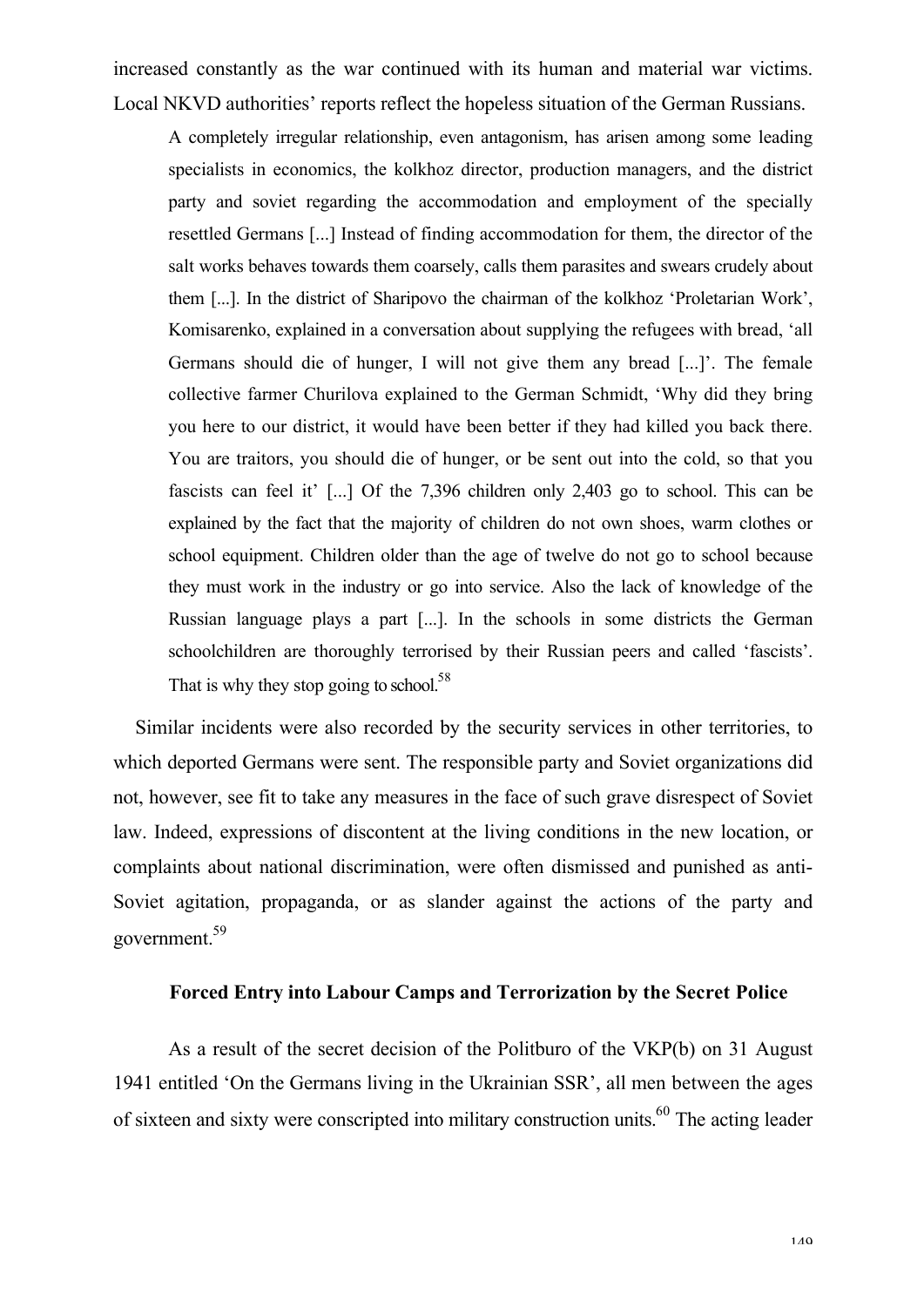of the NKVD, Chernyshev, reported the creation of thirteen construction battalions with a total of 18,600 men by 3 September 1941.<sup>61</sup> On 8 September 1941, Stalin signed directive No. 35105 of the People's Commissariat for Defence, which stated: 'In the military, including military academies, military colleges and agencies of the Red Army, soldiers of German descent are to be sifted out from the reserves and the command corps and sent to construction troops in the central military zone.' Only a few soldiers of German descent were to be retained on special recommendation from their superiors.<sup>62</sup> Officers were sacked from the Army without the usual transfer into the reserves and sent to remote areas, while the rank and file had to continue their service in labour battalions. At the beginning of 1942 there was an almost total transferral of German military personal into labour camps.<sup>63</sup> Thus the foundations were laid for the forced labour of Russian Germans.

The next stepping stone towards special treatment of the German minority was the widespread deportment of youths, men and women to labour camps, which had been operating since early 1942. These were disguised by the officers and later by the authorities as *trudovaia armiia* or *trudarmiia:* 'work army'. Officially these measures were called 'mobilisation of the workforce', although the commander in the camps' headquarters GULag, General Lieutenant Nasedkin, openly admitted in an internal lecture that the forced admission of Germans to the labour camps was above all seen as a measure of repression and punishment towards this national minority.<sup>64</sup> Because Stalin's regime apparently wanted to keep the civil rights of those deported to a minimum, recruitment of construction troops for the construction battalions was out of the question. At the same time they made use of a clever trick: because it was technically impossible to lawfully pass judgement on all adult Germans in such a short time, to legally send them to a punishment camp, a new category of GULag was created - the *trudmobilizovannyi nemets -* 'work mobilised German', which meant that these forced labourers never appeared in GULag statistics.

The majority of Germans found themselves in work camps as a result of the topsecret resolutions of the GKO from 10 January (No. 1123), 14 February (No. 1281) and 7 October (No. 2383) 1942. Further mobilization followed over the coming months and years, which in the face of the exhaustion of the human potential yielded considerably smaller contingents. The legal status of those mobilized can be characterized as a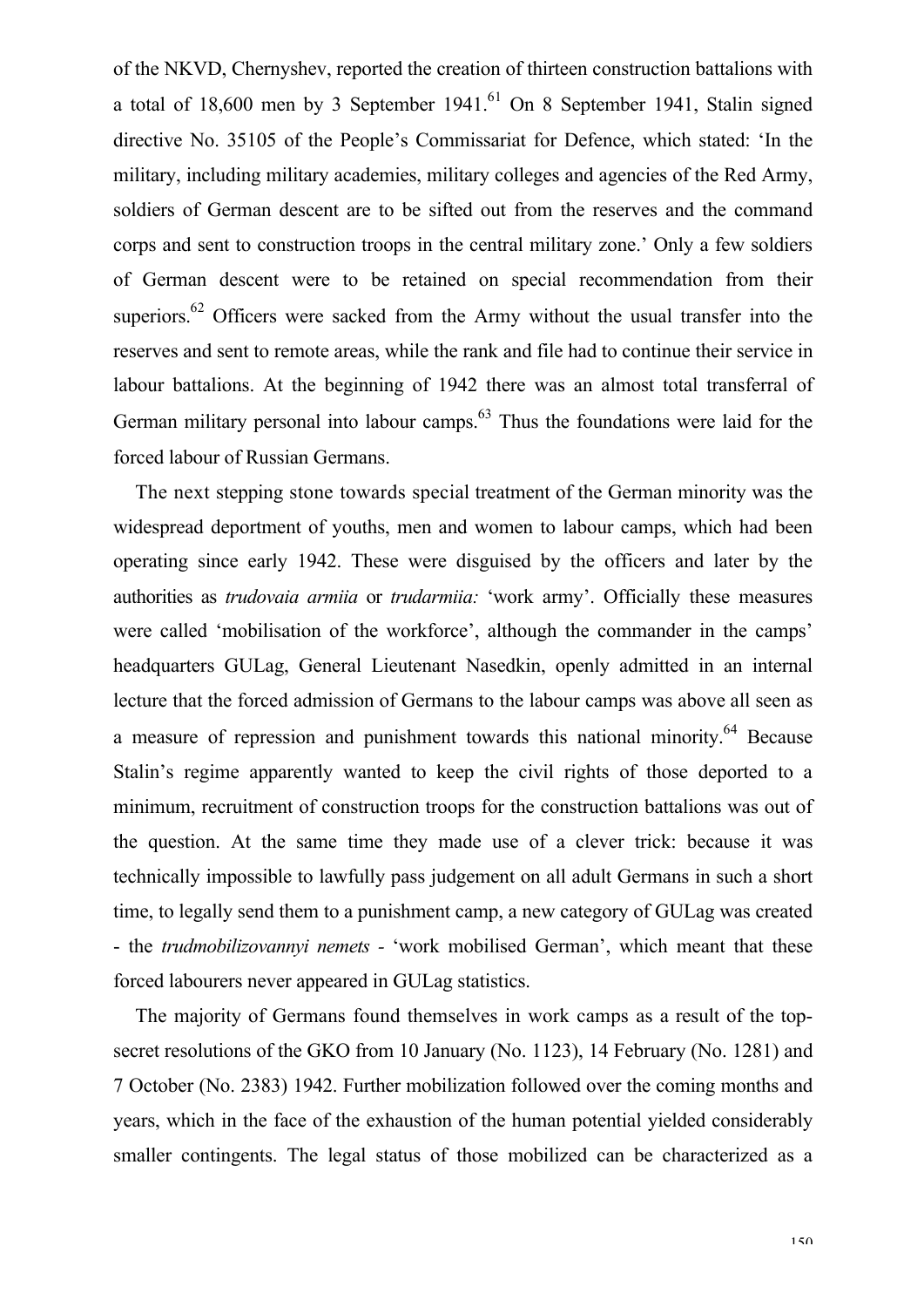mixture of that of camp inmate, construction worker and military personnel, although the camp-inmate characteristic was the most dominant. That can be seen primarily by the fact that the distribution of food and clothes was carried out according to normal GULag regulations. A further similarity with the GULags is revealed in the role of the NKVD to keep the mobilized German troops and labour columns under surveillance, and to enforce strict order and discipline. Furthermore, these Germans were isolated from the normal workforce, were accommodated in barracks and were deprived of their freedom of movement. As with GULag prisoners, they were assigned the most strenuous physical jobs and unskilled work, such as railway and industrial construction, coal and oil extraction or wood cutting. Their forced conscription by the local war commissariat and their subordination to military courts gave this group the appearance of military recruits. The existence of party and *Komsomol* organizations at the sites albeit with severely restricted authority - and the envisaged wages in accordance with the salary scale of their civilian careers ultimately suggested the survival of some elements of civil rights. The same fate awaited healthy men of other minorities who were capable of work, whose 'motherland' was at war with the USSR. The GKO resolution of 14 October 1942 (No. 2409) proclaimed these regulations for Soviet citizens of Finnish, Hungarian, Bulgarian, Italian or Rumanian descent. All in all during the War, no fewer than 350,000 of the approximately 1.12 million Russian Germans who stand under Soviet jurisdiction were sent to forced labour camps.<sup>65</sup>

A speciality of this conscription was its absolute inclusiveness: alongside the simple workers and farmers, the entire intellectual and functionary classes of the Russian Germans found themselves in the camps. This included deputies from the Supreme Soviet of the USSR and from the Union Republics and Autonomous Republics; ministers and government officials; party, economic and Soviet specialists; professors and lecturers; writers and doctors; teachers and engineers; officers and judges from the Volga German Republic. Numerous German, Austrian and Sudetenland emigrants were also threatened with this forced recruitment and some of them endured years in labour camps. 66

The highest concentrations of German workers were those on construction sites for industrial buildings and penal camps that specialized in tree felling. Thus on 1 January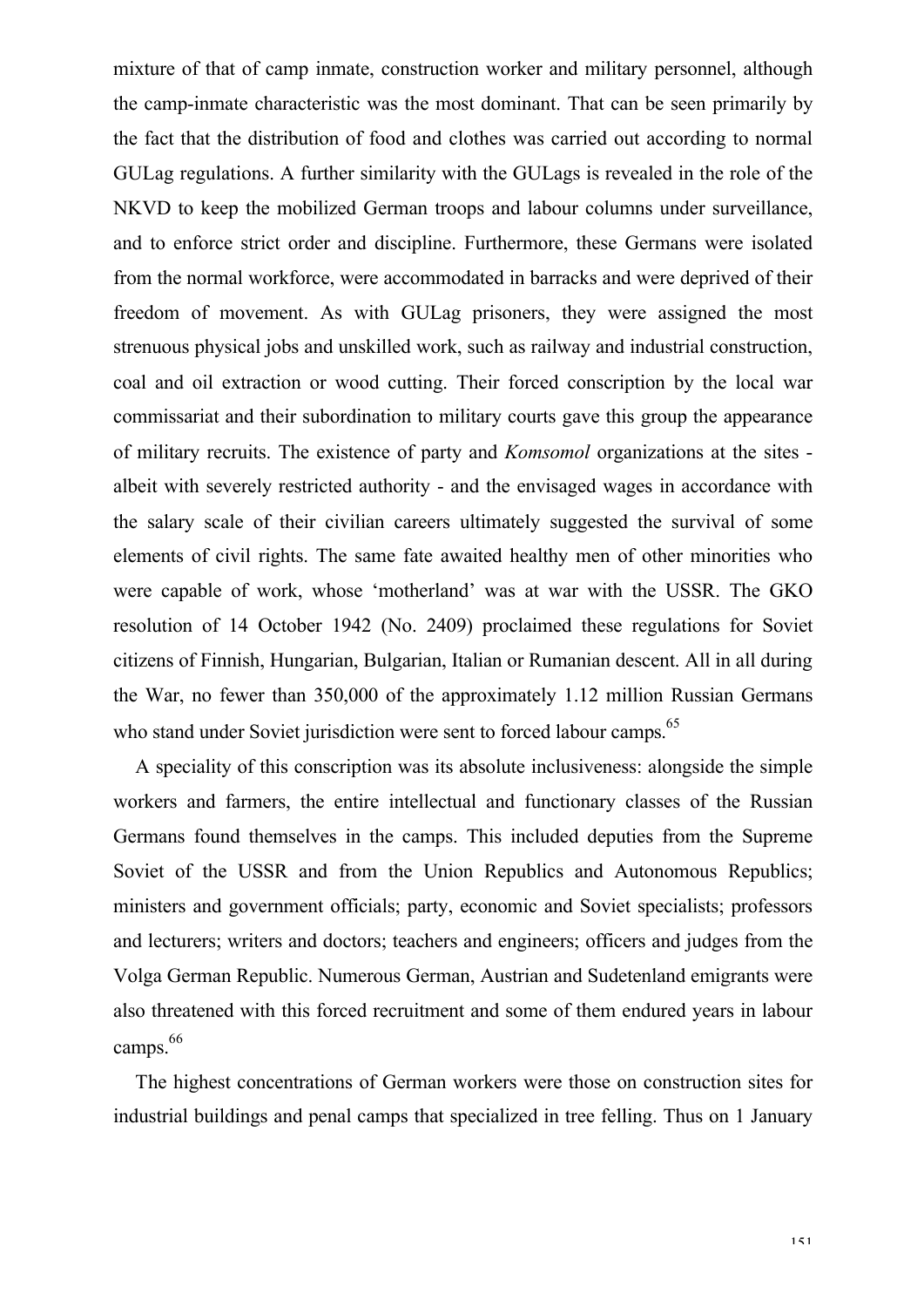1943, on the construction site of the Chelyabinsk iron and steel combine of the NKVD of the USSR, there were 27,783 *trudarmiia* workers; on the site of the Bogoslov aluminium plant, a further 12,683, and in Ivdel'lag, 12,266 people, the latter two camps belonging to Sverdlovsk province. Miserable living and working conditions, the pitiless coercion and a feeling of the impunity of the camp leaders and managers rapidly produced a large number of deaths and cases of serious illness among these Germans. According to official statistics in 1942, 12,047 members of the forced labour force died on NKVD projects alone, or 10.3 per cent (117,429) of Germans who up until 1 January 1943 were registered there. Due to complete physical exhaustion, a further 8,073 people were demobilized, of which the majority subsequently died.<sup>67</sup>

In the labour camps all contact with conscripted Germans other than the most necessary was strictly forbidden, rules that were consistent with the treatment of prisoners. But as they were being used toward the members of a particular nationality who according to formal legal grounds did not belong to the category of prisoner - they took on a racist undertone. This can be seen from the many instructions and orders which denounced close contact with the German forced labourers and doled out hard punishment to offenders. Above all, relationships with Russian women were subject to repressive measures - because of 'intimate contact with one of the mobilised Germans' the *Komsomol* secretary for the organization for free employee personnel in Ivdel'lag lost her position and was expelled from the communist youth organization. A female doctor had to tolerate public denunciation because on a few occasions she met one of the German forced labourers in her own flat, and that 'was contrary to the strict regulations of the building authority of Chelyabinsk iron and steel combine', which forbade 'relationships of any sort between personnel and the mobilised German workforce'. 68

In addition to military supervision, Soviet secret police played a major part in the suppression of these Germans. Representatives of the secret police were to be found in the work places and were called the notorious 'Security Officer Section' *(Operativno-Chekistskii Otdel -* OChO*).* The OChO acted mainly autonomously and were territorially subordinate to the province administration of the People's Commissariat for Internal Affairs and the operational department of the GULag Central office. In April 1943 the NKGB (People's Commissariat for State Security) was formed from the ranks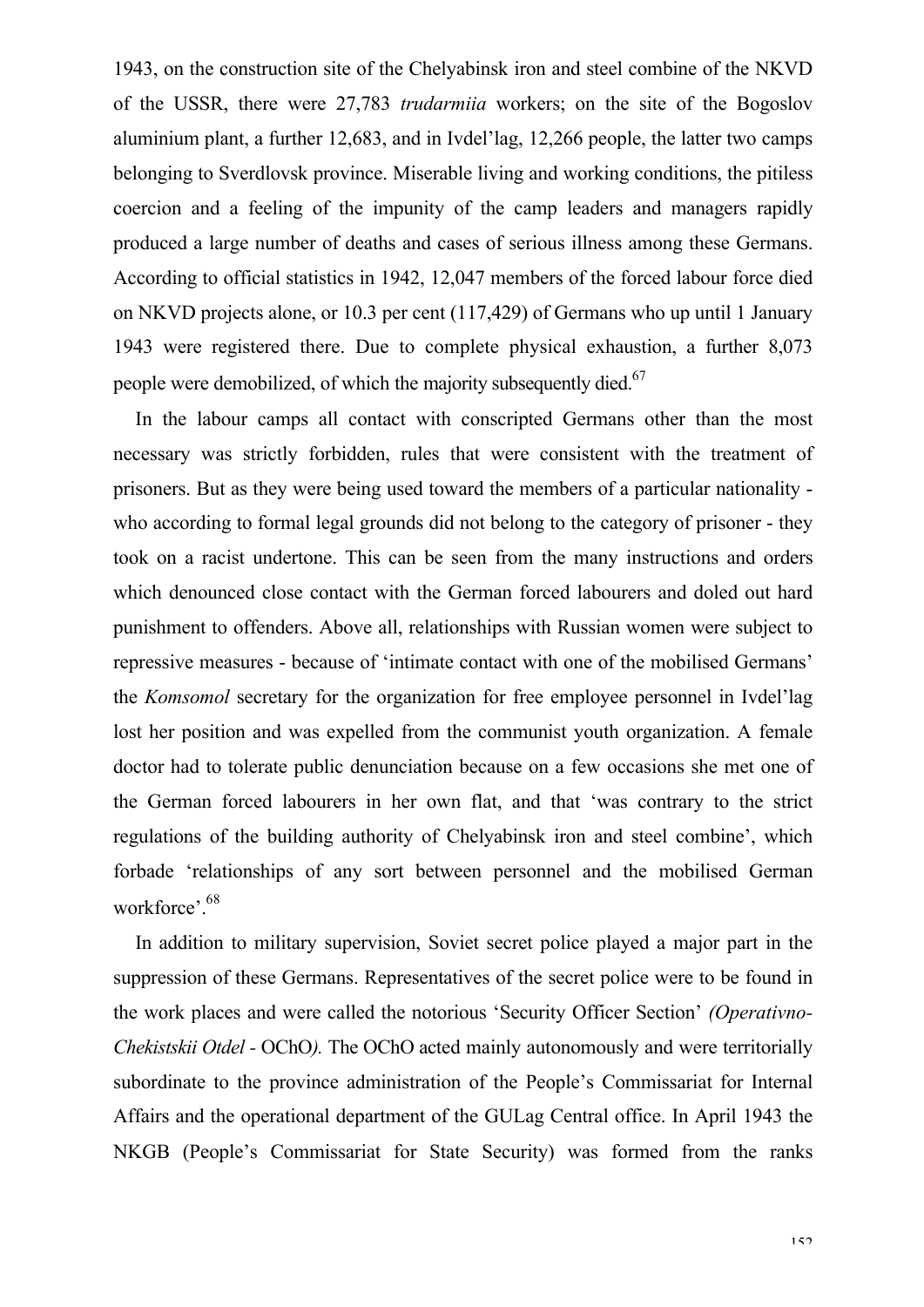of the NKVD. Supervision of the German labour force essentially remained the responsibility of the NKVD. Only in the case of suspected espionage and serious legal or economic wrongdoing did the NKGB assume the investigation. A massive wave of repression seized the Russian Germans: by July 1944, 8,543 forced labourers were arrested on the grounds of attempted escape, alleged acts of sabotage and counterrevolution, and also because of self-mutilation and 'intentional' weight loss. Of these, 6,392 were sentenced to many years imprisonment and  $526$  to death.<sup>69</sup> In the majority of cases the punishment was handed down by a Special Board (*Osoboe Soveshchanie*) by the People's Commissar of Internal Affairs thus circumventing proper criminal jurisdiction.

The terrorization of forced labourers served many purposes; on the one hand it was an important method of intimidating them and making them compliant - in particular the intellectuals, professionals, the former civil servants and leaders of business. The ruination of the national elite reduced the Germans to a weak-willed, disposable mass. On the other hand the number of convicted or exposed counter-revolutionary organizations among the Germans had to be large enough to provide a *raison d'etre* for every single *Chekist* to secure their job and spare them from being sent to the front. And last but not least, credible evidence of the Germans' treacherous and criminal activities had to be discovered in order to support the deprivation of their rights retrospectively. An analysis of the early commemorative books of the victims of political repression in the province of Sverdlovsk indicates that during the years 1941-45, the German minority received a fifth of all convictions, although their employment rate during this time hovered between a mere 3 and 4 per cent.<sup>70</sup>

The search for the suspected connection between the German minority and political, intelligence and military posts in the Third Reich was the focus of attention right from the beginning: dozens of secret processes with hundreds of accused were aimed at confirming the existence of Hitler's '5th Column' in the USSR.<sup>71</sup> In June and August 1942, on the construction site of the Chelyabinsk iron and steel combine, the OChO arranged two trials of the recently arrived *trudarmiia* workers' 'counterrevolutionary and mutinous' organizations. The leaders of one of the groups of conspirators was Jakob Müller, the first party secretary of the canton of Krasnoyar, in the Volga German Republic from 1938 to 1941, and Wladimir Hartmann, the chairman of the executive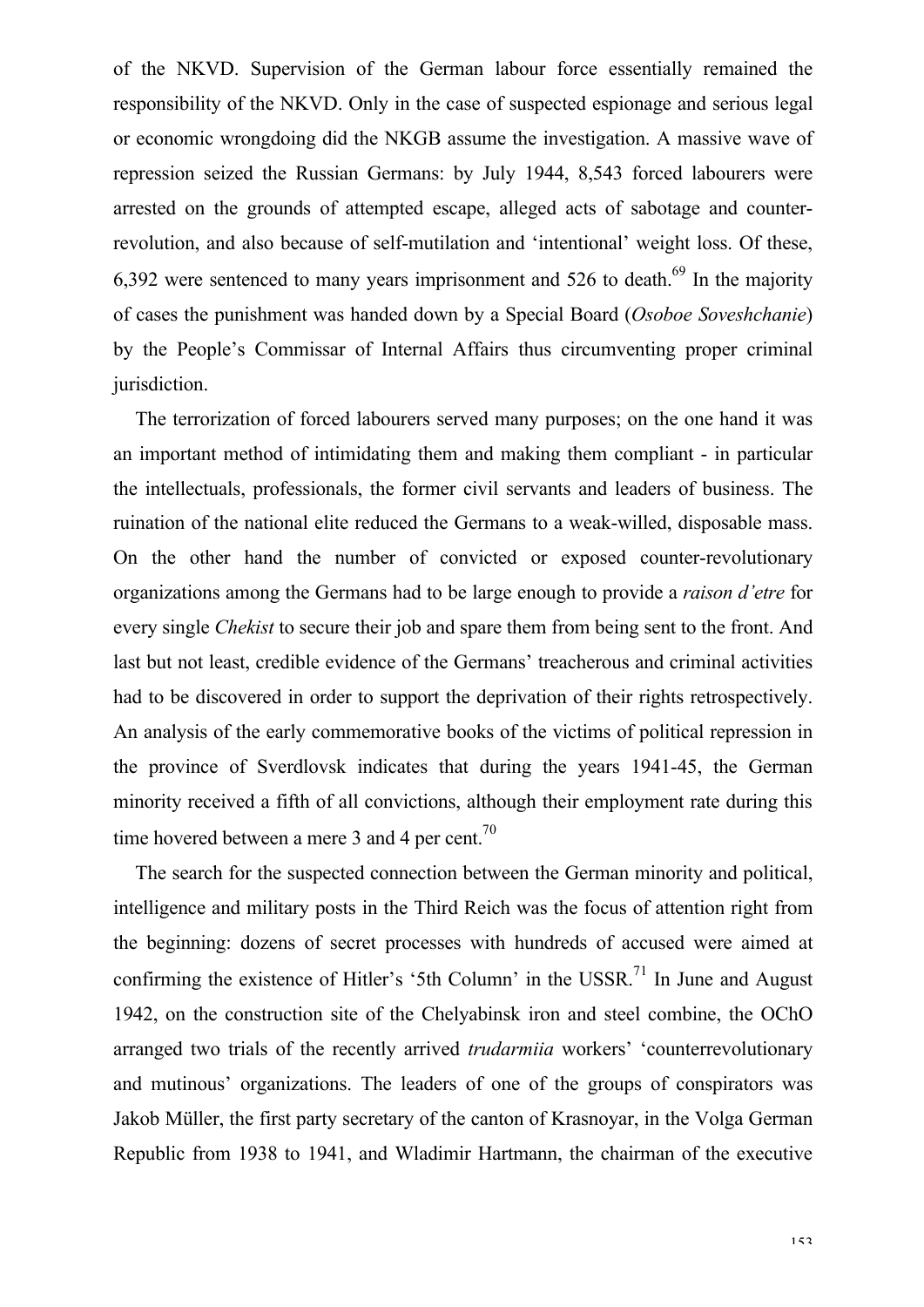committee of the same canton. The second organization was supposed to be led by Theodor Trautwein and Alexander Root, the second and third party secretaries of the same canton of Krasnoyar. In the investigation papers a case was made that since the beginning of the 1930s the ringleaders had been spying for Germany and had actively taken part in preparations for an armed revolt which was to take place just after the start of the War. According to the confessions of the accused, only the well-timed resettlement of Germans had stopped their treacherous plans. In the labour camps they began preparing for an uprising which was to take place at the approach of the German Army, this time expected as far as the Urals. Of the 51 Germans prosecuted, of whom many were in groups - economic, soviet and party - of middle and lower rank, 24 were executed, the rest receiving many years imprisonment. In the years between 1943 and 1945 dozens more former German intellectuals and leading groups from the Volga German Republic were criminally prosecuted at the camp in the region Krasnoyarsk.<sup>72</sup> In this and in many other cases the state security used forced confessions to implicate the former leaders of the ASSRVG in treason and subversive activities. Its aim was to discredit and, where possible, to criminally prosecute them, in order to legitimize Stalin's regime retrospectively, the disbanding of the Volga Republic and the repressive measures taken against citizens of German descent.<sup>73</sup>

The following secret trial is easily the most important among the hundreds of cases against German forced labourers during the War and in the early years after it. It is concerned with the deputy to the Supreme Soviet of the USSR and the last head of government of the Volga German Republic, Alexander Heckmann, the third secretary of the territory's party committee, Heinrich Korbmacher, the former People's Commissars Friedrich Fritzler (agriculture), Johannes Maier (finance) and other leading economic and soviet officials, who served their time at the construction site of the Bogoslov Aluminium works of the NKVD. They were found guilty of heading a counter-revolutionary organization in the former Volga German Republic and of arranging an uprising in collaboration with the German *Wehrmacht*, behind the back of the Red Army. Heinrich Korbmacher was the first to be arrested, on 24 April 1944; Alexander Heckmann followed on 22 May and the others by early July. The Chekists of Sverdlovsk were clearly keen to complete their assignment from the Moscow headquarters of State Security and to fabricate from these people the alleged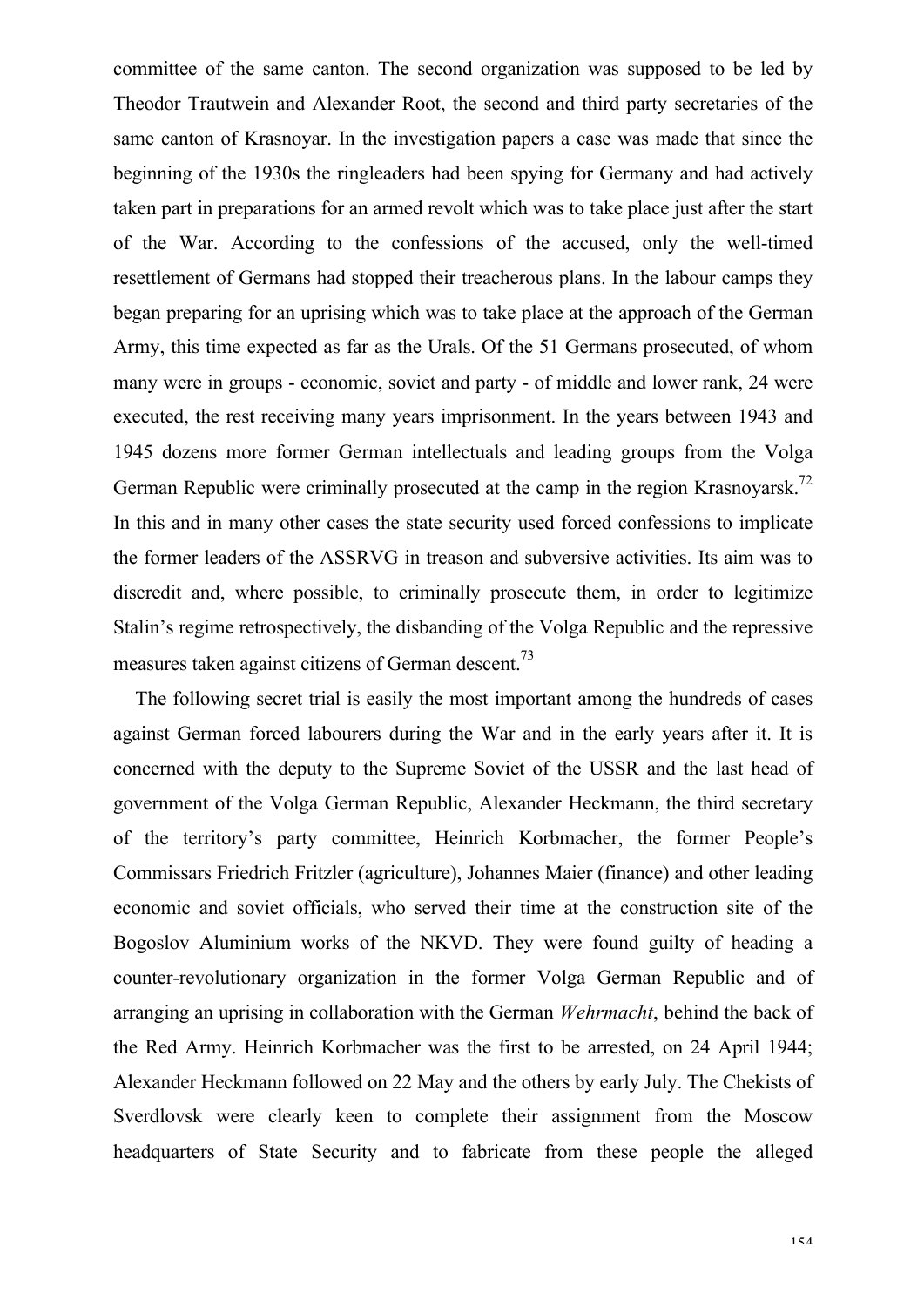'command centre' of the mutinous counter-revolutionary organization. By means of torture, these prominent Germans were forced to admit their formation of an anti-Soviet organization in the former ASSRVG and of planning to carry out extensive sabotage. On top of that, they were accused of preparing this 'expanded' underground organization for an armed uprising against the Soviet powers following an attack from Nazi Germany.<sup>74</sup>

The investigation, which lasted more than a year, the prisoners' contradictory statements and the 'particular importance' of this case led the Deputy People's Commissar for State Security, Colonel General Kobulov, to order the Moscow NKGB headquarters to take on further investigations from 4 November 1945.<sup>75</sup> The case became the responsibility of the department assigned with particularly important investigations on behalf of the NKGB of the USSR. Heckmann, Korbmacher, Fritzler and Maier were transferred to Moscow. Everything pointed to a large-scale show trail, with public condemnation of the 'treason' committed against the socialist homeland by the Volga Germans and, by association, by all the Russian Germans. However, for such a plan to work, credible confessions and trustworthy evidence was needed. With mere personal confessions the risk of public condemnation was far too great if the evidence was to be based on mere personal confessions, particularly as during their stay in Moscow prisons the accused had distanced themselves from their previous confessions made under duress. The careful investigation took over six months and included official visits to Sverdlovsk and Krasnoyarsk, where dozens of previous and new witnesses were questioned. Everything which could be related in any way to this process - the rich state security archive, current and closed investigations, extensive personal indexes etc. - was subject to meticulous examination.

These far-reaching inquiries revealed nothing new and no trace of any rebellious group or fascist dissidents could be found. The final indictment therefore declared that 'the membership of Korbmacher, Heckmann, Fritzler and Maier to an anti-Soviet rebellious group could not be proven.<sup>76</sup> They were then simply charged with anti-Soviet propaganda with 'nationalist' tendencies and on 9 August the "Special Board" sentenced each to four years' imprisonment. As later investigations from the Khrushchev period proved, this and other group punishments could only be carried out by drastically violating the legitimate laws of the time. Most of the people involved were later pardoned - after they had died.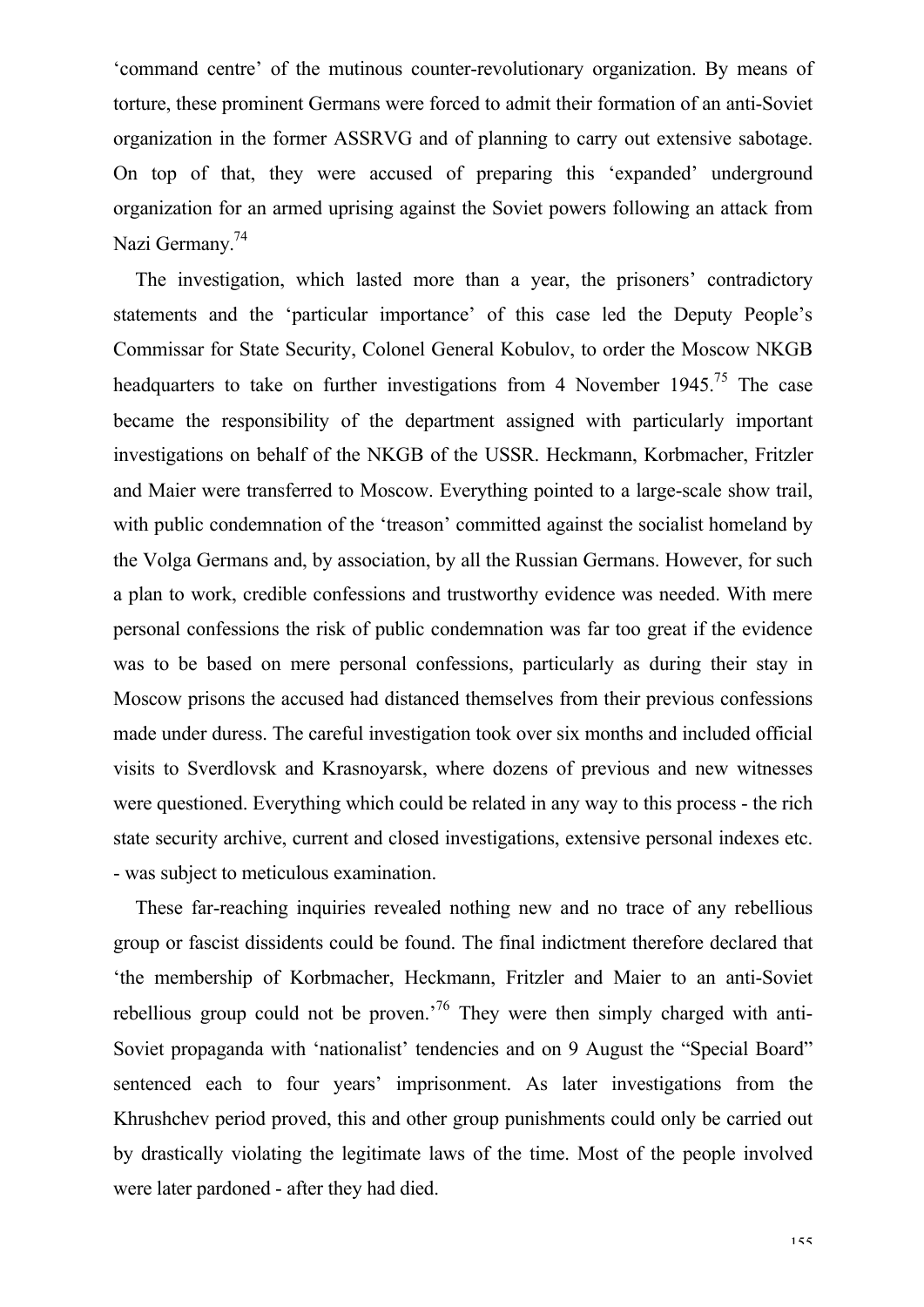From 1945 and 1946, the labour columns were steadily disbanded and members of the 'German special contingent' were transferred to the permanent staff of firms or construction companies where they had been employed during the War. They still did not, however, enjoy the same rights as normal Soviet citizens and were instead given the status of special settler - as were almost all of the remaining Germans in Siberia or Kazakhstan. If their finances permitted, their families were allowed to join them. Or, if their managers and the special commander agreed, they could return to the place from whence they had come.

# **Conclusion**

Under the pretext of collaboration, the Stalinist leadership declared the Russian Germans state enemies and banished them to the eastern territories of the country. Without exception they were deprived of their rights, primarily to enable the patriotic mobilization of the Soviet society for the 'Great Patriotic War'. Sent east and subject to the 'special regimes' of the NKVD, they had to work principally on construction sites, in pits or doing hard physical labour on the land, and were barred from all intellectual work or positions of responsibility. In contrast to other nationalities the state leadership ordered the forced admission of every German man, woman and youth into labour camps. Soldiers and officers of German descent were sifted out of the military and also sent to labour camps. Official Germanophobic propaganda stirred the flames of national hatred; personal insults and abuse relating to nationality remained unpunished.

Attentive observers quickly recognized the fatal connection between the unbridled hatred of the Germans and the ever-growing xenophobia. The well-known literary scholar Sergei Bondi had already said in July 1943: 'I really regret the antidemocratic tendencies that one sees every day. Look at national chauvinism. From what is it evoked? Most of all through the mood of the army, which is anti-Semitic, anti-German and against all national minorities.'77

The fateful ideological developments of the post-war period, with its greater Russian chauvinism and its anti-Western slogans, the fight against the so-called 'rootless cosmopolitans' and 'fawning on the West', is hardly imaginable without the groundwork and clichés laid and 'tested' during the War. The fate of the Russian Germans clearly shows that the Soviet totalitarian regime was fully able to embrace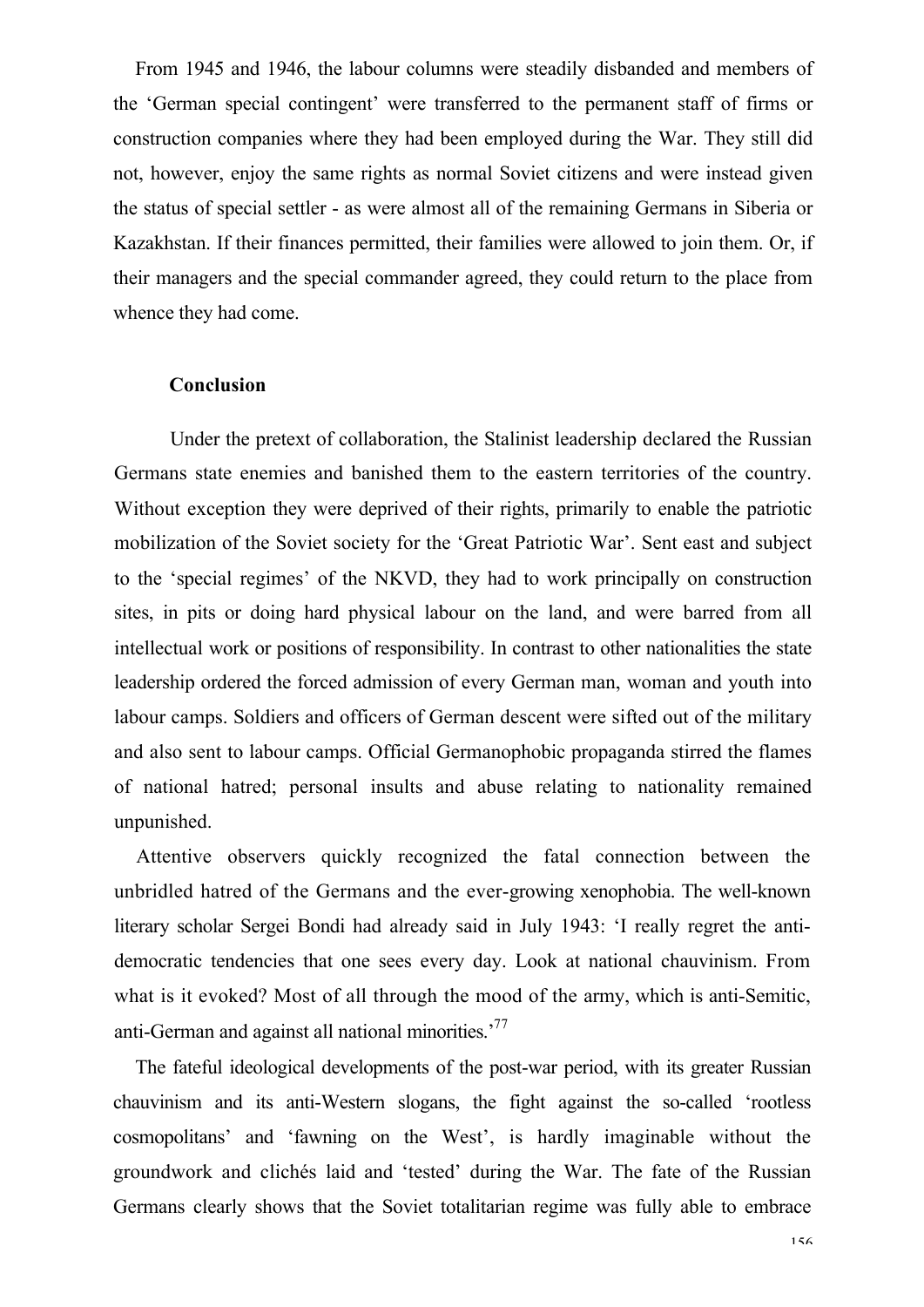racist measures of suppression, despite internationalist lip service and the rhetoric of class struggle.

*Translated by Catherine Venner*

**Notes**

l

- <sup>1</sup> *Dokumenty vneshnei politiki. 1940-1941*, vol. 23, book 2 (2). 2 marta 1940 22 iiunia 1941 (Moscow, 1998), pp. 764-5. German version in Gerd R. Ueberschläger and Wolfram Wette (eds), *Der deutsche Überfall auf die Sowjetunion. Unternehmen Barbarossa 1941* (Frankfurt am Main, 1991), p. 271.
- <sup>2</sup> Quoted from I. Stalin, *O velikoi Otechestvennoi voine* (Moscow, 2002), p. 15. In German, Josef Stalin, *Über den großen Vaterländischen Krieg der Sowjetunion*, 3rd edn (Moscow, 1946), p. 13. Here the different meanings of the two Russian words *nemetskii* and *germanskii* should be explained. *Nemetskii* means belonging to the German *Volk* in the ethnic sense. *Germanskii*, apart from describing the old Germanic tribes, serves in relationship to the state as a national feature and as such has a political nature.
- <sup>3</sup> "Povernite Vashe oruzhie..." (Ispol'zovanie povolzhkikh nemtsev v kontrpropagande na naselenie i vooruzhennye sily Germanii letom 1941 g.)', in *Voenno-istoricheskie issledovaniia v Povolzh'e,* 2 (Saratov, 1997), pp. 274-94, here pp. 279-83.
- <sup>4</sup> '"Povernite oruzhie protiv bandy gitlerovskikh ubiits!" Golos krest'ian Respubliki nemtsev Povolzh'ia', in *Pravda* 194, 15 July 1941; the same in *Krasnaia zvezda* 164, 15 July 1941; 'Sil'nei beite prokliatykh izvergov: pis'mo Konrada Geringera iz kantona Kukkus, Respublika nemtsev Povolzh'ia', in *Krasnaia zvezda* 202, 28 August 1941.
- <sup>5</sup> See also V. Nevezhin, *Sindrom nastupatel'noi voiny. Sovetskaia propaganda v predverii "sviashchennykh boev"', 1939-1941 gg.* (Moscow, 1997), p. 67; V. Tokarev, Sovetskoe obshchestvo i pol'skaia kampaniia 1939 g.: "romanticheskoe oshchushchenie voiny", in *Chelovek i voina. Voina kak iavlenie kul'tury* (Moscow, 2001), pp. 399 ff.
- <sup>6</sup> Ortwin Buchbender, *Das tönende Erz. Deutsche Kriegspropaganda gegen die Rote Armee im Zweiten Weltkrieg* (Stuttgart, 1978), pp. 60 ff.; Hartmut Schustereit, *Vabanque* (Herford and Bonn, 1988), p. 73.

<sup>7</sup> *Das Deutsche Reich und der Zweite Weltkrieg, vol. 4: Der Angriff auf die Sowjetunion* (Stuttgart, 1983), pp. 781-2; Bogdan Musial, *'Konterrevolutionäre Elemente sind zu erschießen'. Die Brutalisierung des deutsch-sowjetischen Krieges im Sommer 1941* (Berlin and Munich, 2000), pp. 200-9; Alfred M. de Zayas, *Die Wehrmacht-Untersuchungsstelle.*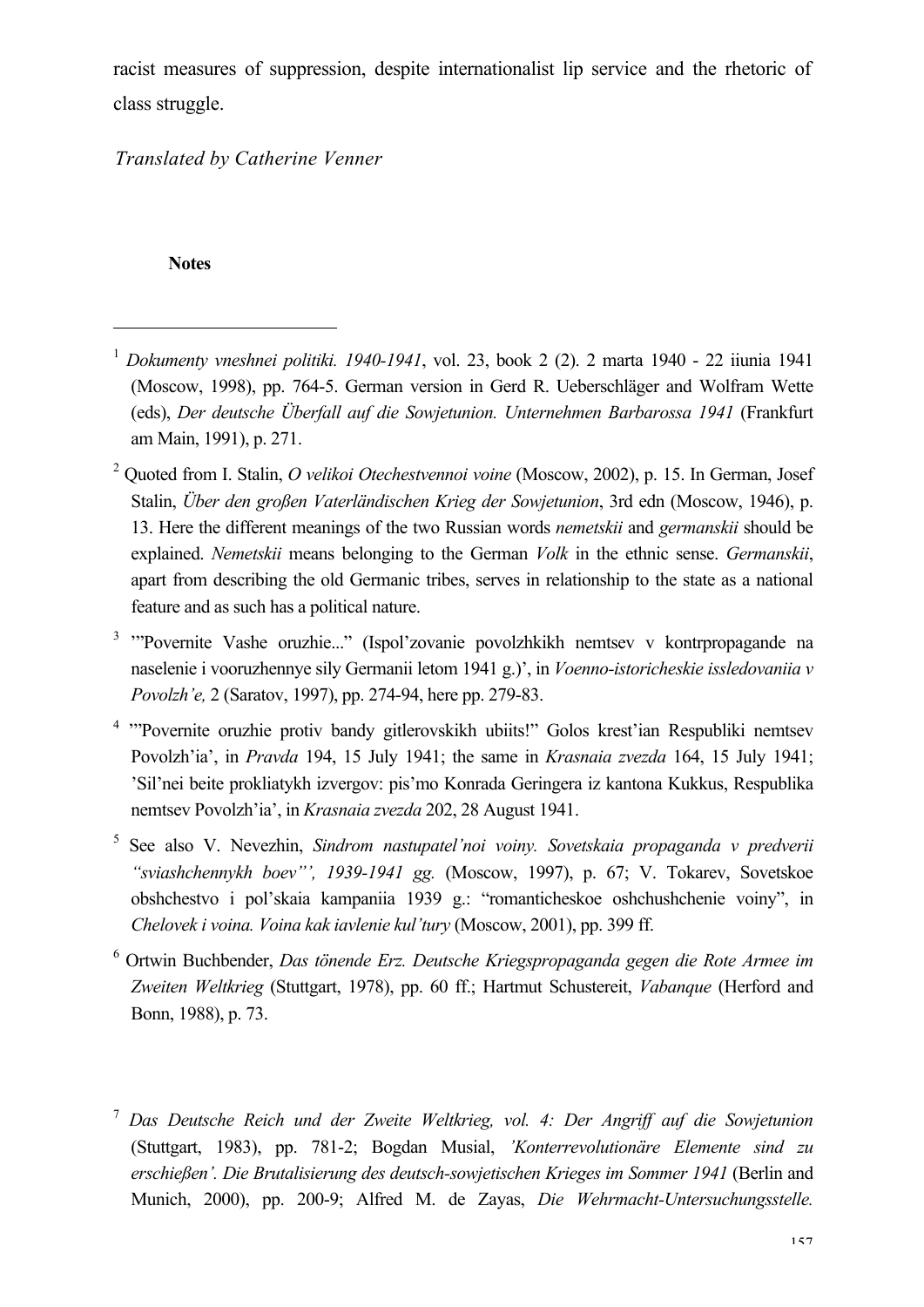*Dokumentation alliierter Kriegsverbrechen im Zweiten Weltkrieg*, 7th expanded edn (Munich, 2001), pp. 327-35.

<sup>8</sup> A. Kokurin, N. Petrov, GULag: struktura i kadry. Stat'ia deviataia, in *Svobodnaia mysl'* 5, 2000, pp. 109-24, here p. 110; 'Evakuatsiia zakliuchennykh iz tiurem NKVD SSSR v 1941-42 godakh', in *Voenno- istoricheskii arkhiv* 2, 1997, pp. 232-53, here p. 252.

<sup>9</sup> *Pravda*, 14 July 1941.

- <sup>10</sup> A selection of documents from the investigation is to be found in *'Vernite mne svobodu'. Deiateli literatury i iskusstva Rossii i Germanii - zhertvy stalinskogo terrora. Memorial'nyi sbornik dokumentov iz arkhivov byvshego KGB* (Moscow, 1997), pp. 304-20.
- <sup>11</sup> 'Wir nehmen an ihnen Rache für dich, Genosse!', in *Nachrichten* (Engels) No. 203, 29 August 1941; David Wagner, Das Komsomolmitgliedsbuch Nr. 12535944, in *Bis zum letzten Atemzug*, vol. 2 (Alma-Ata, 1972), pp. 171-81.
- <sup>12</sup> Quoted from B. Nikolaevskii, *Tainye stranitsy istorii* (Moscow, 1995), p. 204.
- <sup>13</sup> E. Seniavskaia, *Psikhologiia voiny v XX veke. Istoricheskii opyt Rossii* (Moscow, 1999), pp. 263-79.
- <sup>14</sup> A typical example is the wordplay of the title in the main article 'Besposhchadno istrebliat' fashistskoe zver'e', in *Pravda*, 3 January 1942.
- <sup>15</sup> After heavy defeat during the First World War, in mid June 1915, tens of thousands Russian citizens of German and Jewish descent from the Baltic States, Poland, Volhynia and the Ukraine were accused of collaboration with the advancing German and Austro-Hungarian troops and forcibly resettled by their governments at the suggestion of the military authority. Cf. Ingeborg Fleischhauer, *Die Deutschen im Zarenreich* (Stuttgart, 1986), pp. 507-9; S. Nelipovich, '"Nemetskuiu pakost" uvolit' i bez nezhnostei...' Deportatsii v Rossii 1914-1918 gg., in *Voenno-istoricheskii zhurnal*, 1997, 1, pp. 42-53; Frank Schuster, *Der Krieg an der inneren Front. Deutsche und Juden im westrussischen Kriegsgebiet während des Ersten Weltkriegs 1914-1916,* MA thesis (University of Gießen, s.a.), available online: http://www.unigiessen.de/~g814/Schuster.html
- <sup>16</sup> *Izvestiia TsK KPSS*, 1990, 9, p. 195; in German in Alfred Eisfeld and Victor Herdt (eds), *Deportation, Sondersiedlung, Arbeitsarmee: Deutsche in der Sowjetunion 1941 bis 1956* (Cologne, 1996), pp. 54-5.
- <sup>17</sup> *Organy gosudarstvennoi bezopasnosti SSSR v Velikoi Otechestvennoi voine, Vol. 2, book 1: 22 iiunia - 31 avgusta 1941. Sbornik dokumentov* (Moscow, 2000), p. 521.
- <sup>18</sup> *A. German and A. Kurochkin, Nemtsy SSSR v 'Trudovoi armii' (1941 - 1945)* (Moscow, 1998), p. 29.
- <sup>19</sup> The text of this directive can be found in A. German, *Istoriia Respubliki nemtsev Povolzh'ia v sobytiiakh, faktakh, dokumentakh*, 2nd rev. edn (Moscow, 2000), p. 229-33.
- <sup>20</sup> *Vedomosti Verkhovnogo Soveta SSSR 1941*, No. 38; *Bol'shevik* and *Nachrichten* (Engels), No.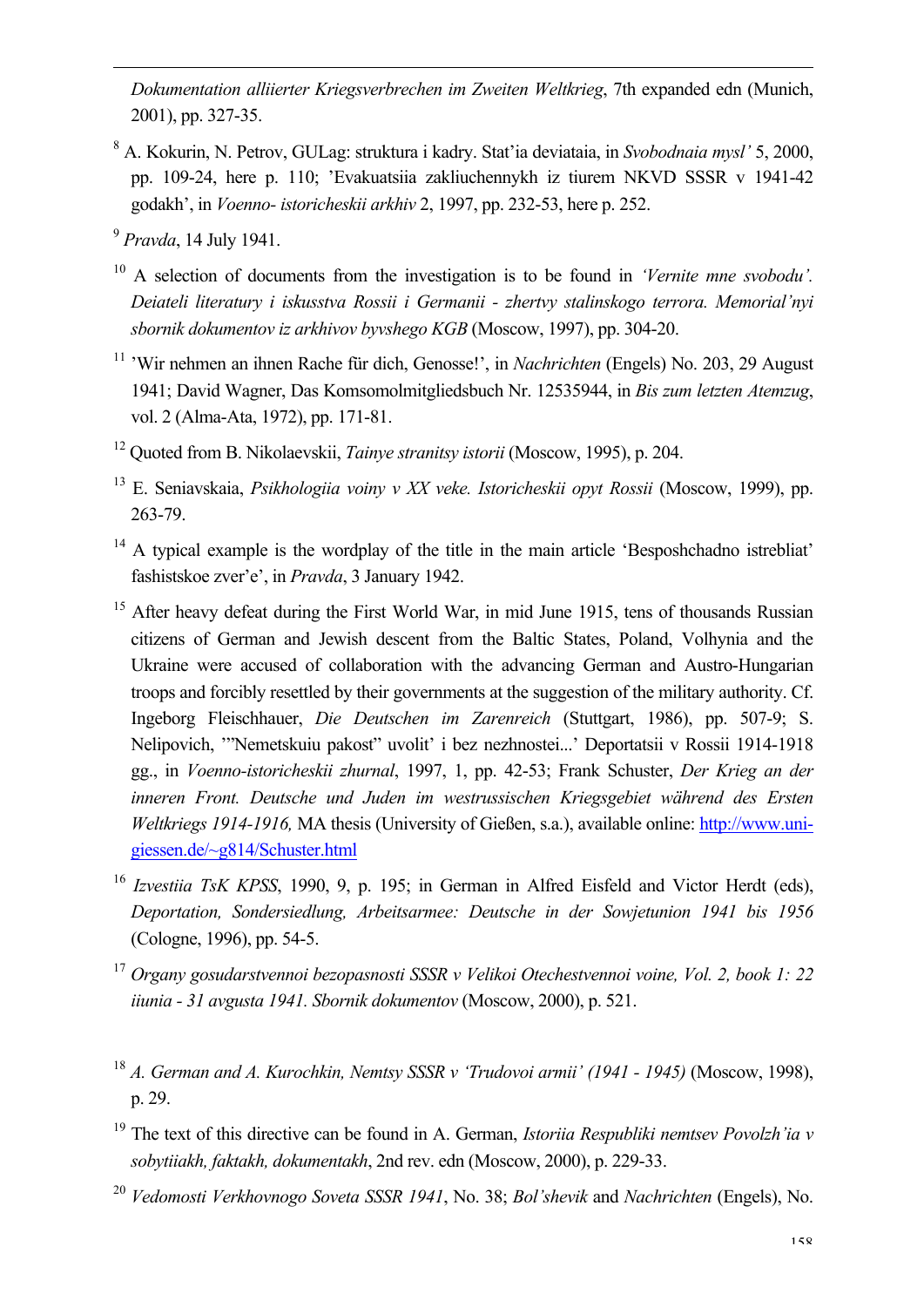204, 30 August 1941, also published in German in Eisfeld and Herdt (eds), *Deportation…*, pp. 54-5.

- <sup>21</sup> *Vedomosti Verkhovnogo Soveta SSSR 1941*, No. 40. German translation in Eisfeld and Herdt (eds), *Deportation…*, p. 72.
- <sup>22</sup> German, *Istoriia Respubliki nemtsev…*, pp. 240-2.
- <sup>23</sup> *Deportatsii narodov SSSR (1930-e - 1950-e gody), Part 2: Deportatsiia nemtsev: sentiabr' 1941 - fevral' 1942* (Moscow, 1995), p. 116.
- <sup>24</sup> Ibid., pp. 171-2.

- <sup>25</sup> These are primarily presented via the example of the Volga Germans, because for the first time in the history of the USSR such actions took place in relation to a titular nation and with such excess. Lessons in the native language, and German educational and cultural institutions outside the ASSRVG had already been extensively forbidden or disbanded during the 1930s.
- <sup>26</sup> A. German, Gorod Engel's stolitsa respubliki nemtsev Povolzh'ia (Nekotorye siuzhety iz istorii goroda 20-30-kh godov), in *Soobshcheniia Engel'skogo kraevedcheskogo muzeia, fasc. 5: Nemtsy v Saratovskom Povolzh'e* (Saratov, 1997), pp. 46-55; E. Erina, K istorii nemetskogo gosudartstvennogo pedagogicheskogo instituta, in *Rossiiskie nemtsy na Donu, Kavkaze i Volge*  (Moscow, 1995), pp. 336-45.
- <sup>27</sup> *Apparat TsK KPSS i kul'tura. 1953-1957: Dokumenty* (Moscow, 2001), pp. 454-5.
- <sup>28</sup> *Karte der ASSR der Wolgadeutschen/Beiheft* (Göttingen, 1997), pp. 27, 30-1.
- $^{29}$  N. Malova, Otdel sotsialisticheskogo stroitel'stva Tsentral'nogo muzeia ASSR nemtsev Povolzh'ia i ego ekspozitsiia 1931-1941, in *Soobshcheniia Engel'skogo kraevedcheskogo*, pp. 139-45; E. Fleiman, Iz istorii kraevedeniia v Avtonomnoi respublike nemtsev Povolzh'ia (1918- 1941), in *Rossiiskie nemtsy na Donu…*, pp. 223-32.
- <sup>30</sup> Quoted from Malova, 'Otdel sotsialisticheskogo stroitel'stva…', p. 144.
- <sup>31</sup> N. Popkova, Pervye itogi rekonstruktsii fonda Tsentral'noi biblioteki ASSR NP, in *Kraevedcheskie chteniia. Doklady i soobshcheniia IV - VI chtenii* (Saratov, 1994), pp. 192-4.
- <sup>32</sup> E. Erina, Sud'ba arkhivov nemtsev Povolzh'ia v gody voiny s fashistskoi Germaniei v 1941- 1945 gg., in *Nemtsy SSSR v gody Velikoi Otechestvennoi voiny i v pervoe poslevoennoe desiatiletie 1941-1955 gg.* (Moscow, 2001), pp. 525-33.
- <sup>33</sup> *Gosudarstvennye arkhivy SSSR. Spravochnik,* Parts 1 and 2 (Moscow, 1989).
- <sup>34</sup> V. Kherdt (Victor Herdt), Etno-demograficheskie protsessv v Saratovskoi oblasti v 1940-e gody, in *Rossiiskie nemtsy na Donu…*, pp. 211-22, here p. 215.
- <sup>35</sup> The text of this instruction is printed in *Deportatsiia narodov SSSR…*, pp. 94-105.
- <sup>36</sup> Viktor Bruhl, *Die Deutschen in Sibirien*, vol. 2 (Nuremberg, 2003), p. 28- 44.
- <sup>37</sup> Kherdt, 'Etno-demograficheskie protsessy', pp. 215-19; O. Skuchaeva, "Novye raiony" Saratovskoi oblasti v gody Velikoi Otechestvennoi voiny: migratsionnyi aspekt, in *Nemtsy*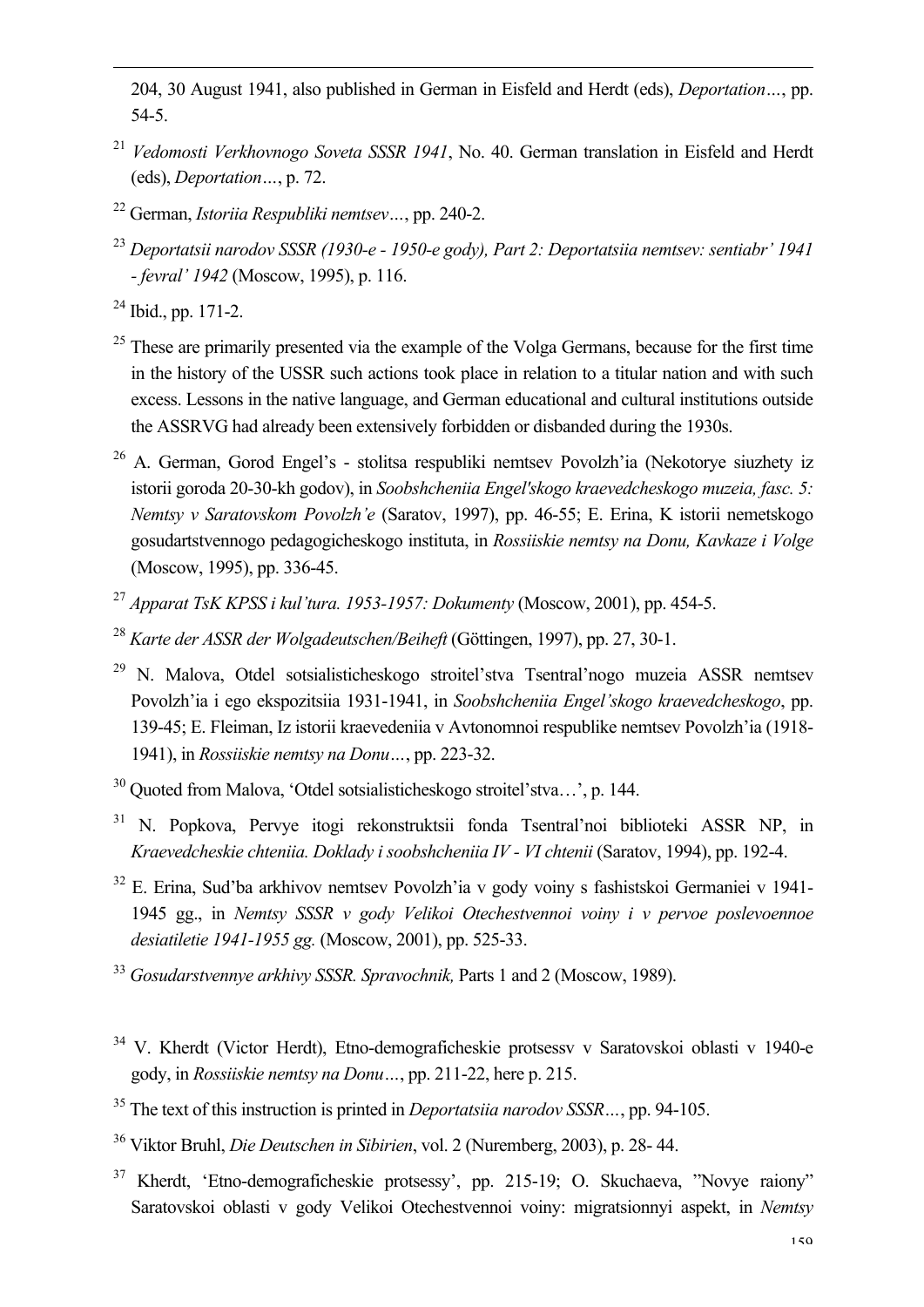*SSSR,* pp. 115-24; A. German, *Nemetskaia avtonomiia na Volge. 1918-1941,* Part 2: *Avtonomnaia Respublika 1924-1941* (Saratov, 1994), pp. 320-8 ('Pokinutaia zemlia').

- <sup>38</sup> Benjamin Pinkus and Ingeborg Fleischhauer, *Die Deutschen in der Sowjetunion. Geschichte einer nationalen Minderheit im 20. Jahrhundert* (Baden-Baden, 1987), pp. 321-38.
- <sup>39</sup> An extensive analysis of the national socialist term *völkische Ungleichheit* (racial inequality) and the principle of privileges which stems from it, as well as the theoretical grounding and practical use that can be found in Diemut Majer, *'Fremdvölkische' im Dritten Reich. Ein Beitrag zur nationalsozialistischen Rechtssetzung und Rechtspraxis in Verwaltung und Justiz unter besonderer Berücksichtigung der eingegliederten Ostgebiete und des Generalgouvernements* (Boppard am Rhein, 1981) (Schriften des Bundesarchivs, vol. 28).
- <sup>40</sup> The statute of this department is printed in *Lubianka. VChK-OGPU- NKVD-MGB-MVD-KGB. 1917-1960. Spravochnik* (Moscow, 1997), pp. 270-1.
- <sup>41</sup> More in Viktor Krieger, Personen minderen Rechts: Rußlanddeutsche in den Jahren 1941-46, in *Heimatbuch der Deutschen aus Rußland 2004* (Stuttgart, 2004), pp. 93-107; L. Oberderfer, Deportirovannye nemtsy v Zapadnoi Sibiri (1941-1944 gg.): Deistvitel'nost' i pravovoi status, in *Sibir' v XVII-XX vekakh. Problemy politicheskoi i sotsial'noi istorii* (Novosibirsk, 2002), pp. 187-200.
- <sup>42</sup> Krieger, 'Personen minderen Rechts…', pp. 99-100.
- <sup>43</sup> Head of the local department of NKVD in Kansk (Krasnoyarsk region), Zabludovskii, to head of OSP, Ivanov, 17 December 1941, on the accommodation of 1,500 Germans from the town of Engels, in *Gosudarstvennyi Arkhiv Rossiiskoi Federatsii (GARF),* f. 9479, op. 1, d. 85, l. 230.
- <sup>44</sup> Bruhl, *Die Deutschen in Sibirien*, p. 46.

- <sup>45</sup> L. Belkovets, Spetsposelenie nemtsev v Zapadnoi Sibiri (1941-1955 gg.), in *Repressii protiv rossiiskikh nemtsev. Nakazannyi narod* (Moscow, 1999), pp. 158-80; L. Burgart, *Nemetskoe naselenie v Vostochnom Kazakhstane v 1941-1956 gg.* (Ust'-Kamenogorsk, 2001); V. Zemskov, *Spetsposelentsy v SSSR 1930-1960* (Moscow, 2003). Among the affected peoples were Chechens, Karachays, Germans, Ingush, Kalmucks, Crimean Tatars as well as Greeks, Turks, Iranians and Kurds from the Trans-Caucasus, and Armenians, Greeks and Bulgarians from the Crimea.
- <sup>46</sup> *Iz istorii nemtsev Kazakhstana. 1921-1975. Sbornik dokumentov* (Almaty and Moscow, 1997), pp. 102-4.
- <sup>47</sup> See for example the leading article 'Sem'ia narodov SSSR edinyi nerushimyi lager'' in *Pravda*, 29 December 1941.
- <sup>48</sup> *Iz istorii nemtsev*..., pp. 107-8.
- <sup>49</sup> *Pravda*, 31 October 1941.
- <sup>50</sup> *Russkii arkhiv. Velikaia Otechestvennaia. Tom 17-6: Glavnye politicheskie organy*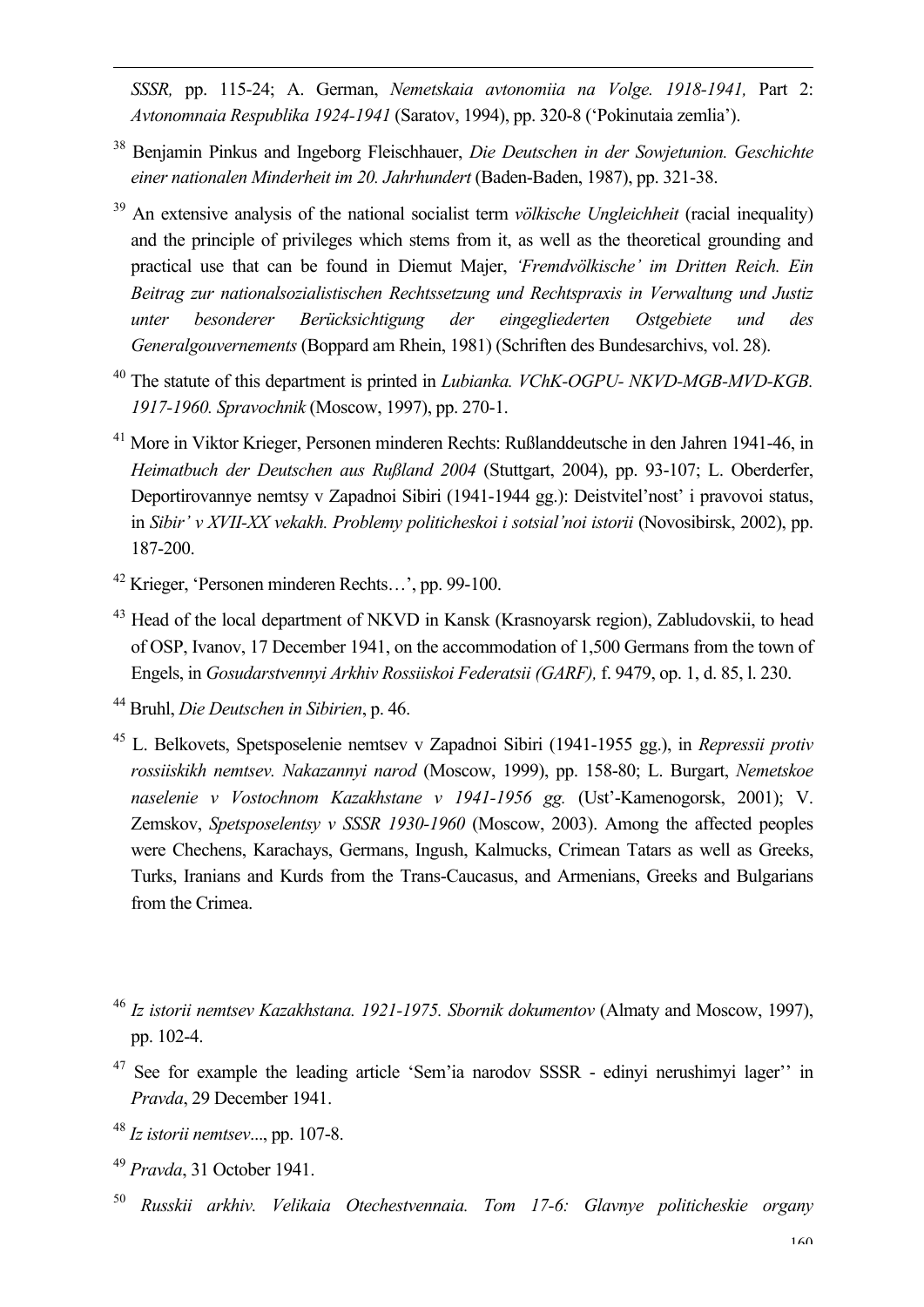*vooruzhennykh sil SSSR v Velikoi Otechestvennoi Voine 1941-1945 gg. Dokumenty i materialy* (Moscow, 1996), p. 91.

- <sup>51</sup> '"Vygnat' nemetskikh zakhvatchikov na kholod v pole". Prikaz Stavki Verkhovnogo Glavnokomandovaniia 17 noiabria 1941 g.', in *Istoricheskii arkhiv* 1993, 3, pp. 148-50; *Skrytaia pravda voiny: 1941 god. Neizvestnye dokumenty* (Moscow, 1992), pp. 213-14. Cf. the German translation of this order and its interpretation in Christian Hartmann and Jürgen Zarusky, Stalins "Fackelmänner-Befehl" from November 1941. Ein verfälschtes Dokument, in *Vierteljahrshefte für Zeitgeschichte* 48 (2000), pp. 667-74.
- <sup>52</sup> Recollections of a Russian émigré, R. Neratova, *V dni voiny: Semeinaia khronika* (Sankt-Peterburg, 1996), p. 149.
- <sup>53</sup> Alexander Werth, *Rußland im Krieg 1941-1945* (Munich and Zurich, 1965), p. 16.
- <sup>54</sup> *Nemetskii shpionazh v tsarskoi Rossii. Sbornik dokumentov* (Moscow, 1942); Off-print of the introduction, I. Nikitinskii and P. Sofinov, *Nemetskii shpionazh v Rossii vo vremia voiny 1914- 1918 gg.* (Moscow, 1942).
- <sup>55</sup> See e.g. I. Nikitinskii and P. Sofinov, *Nemetskii shpionazh v tsarskoi Rossii* (Saratov, 1942); I. Nikitinskii, *Gitlerovskii shpionazh* (Moscow, 1943).
- <sup>56</sup> A. Dement'ev, *Reaktsionnaia rol' nemtsev v istorii Rossii* (Leningrad, 1943); idem, Russkie pisateli v bor'be protiv nemetskoi reaktsii i agressii, in *Velikie idei patriotizma v tvorchestve russkikh klassikov* (Leningrad, 1944), pp. 39-75. I am grateful to Sergei Nelipovich (Moscow) for this reference.

<sup>57</sup> P. Bazhov, *Skazy o nemtsakh* (Sverdlovsk, 1943); ibid., (Cheliabinsk, 1944); ibid., (Moscow, 1945); V. Cherepov, 'P.P. Bazhov i khudozhestvennaia kul'tura Sverdlovska 1941-1945 godov', in *Ural* (Ekaterinburg), 2004, 1; the text is available online: http://magazines.russ.ru/ural/2004/l/cherep6.html The majority of these Germanophobic tales still exist in many editions. Only lately have Russian academics begun to tackle critically this chapter in writing history. V. Liapin, Nemetskie oruzheiniki na Urale, in *Deutsche auf dem Ural und in Sibirien (XVI-XX. Jh.). Nemtsy na Urale i v Sibiri (XVI-XX vv.)* (Ekaterinburg, 2001), pp. 138-42.

- <sup>58</sup> 'About economic accommodation and work incorporation of the special settler who are were settled in the region Krasnoiarsk', 25 May 1943, in *GARF*, f. 9479, op. 1, d. 133, 1. 330-2, 337.
- <sup>59</sup> German, Nemetskaia avtonomiia, pp. 314-19.

- <sup>61</sup> *'Mobilizovat' nemtsev v rabochie kolonny... I. Stalin'. Sbornik dokumentov (1940-e gg.)*  (Moscow, 1998), p. 52.
- <sup>62</sup> I. Shul'ga, 'Iz'iatie iz riadov Krasnoi Armii voennosluzhashchikh nemtsev v gody Velikoi Otechestvennoi Voiny (1941-1945 gg.)', in *Nemtsy Rossii v konteksle otechestvennoi istorii:*

 $60$  Nemtsy SSSR..., p. 48.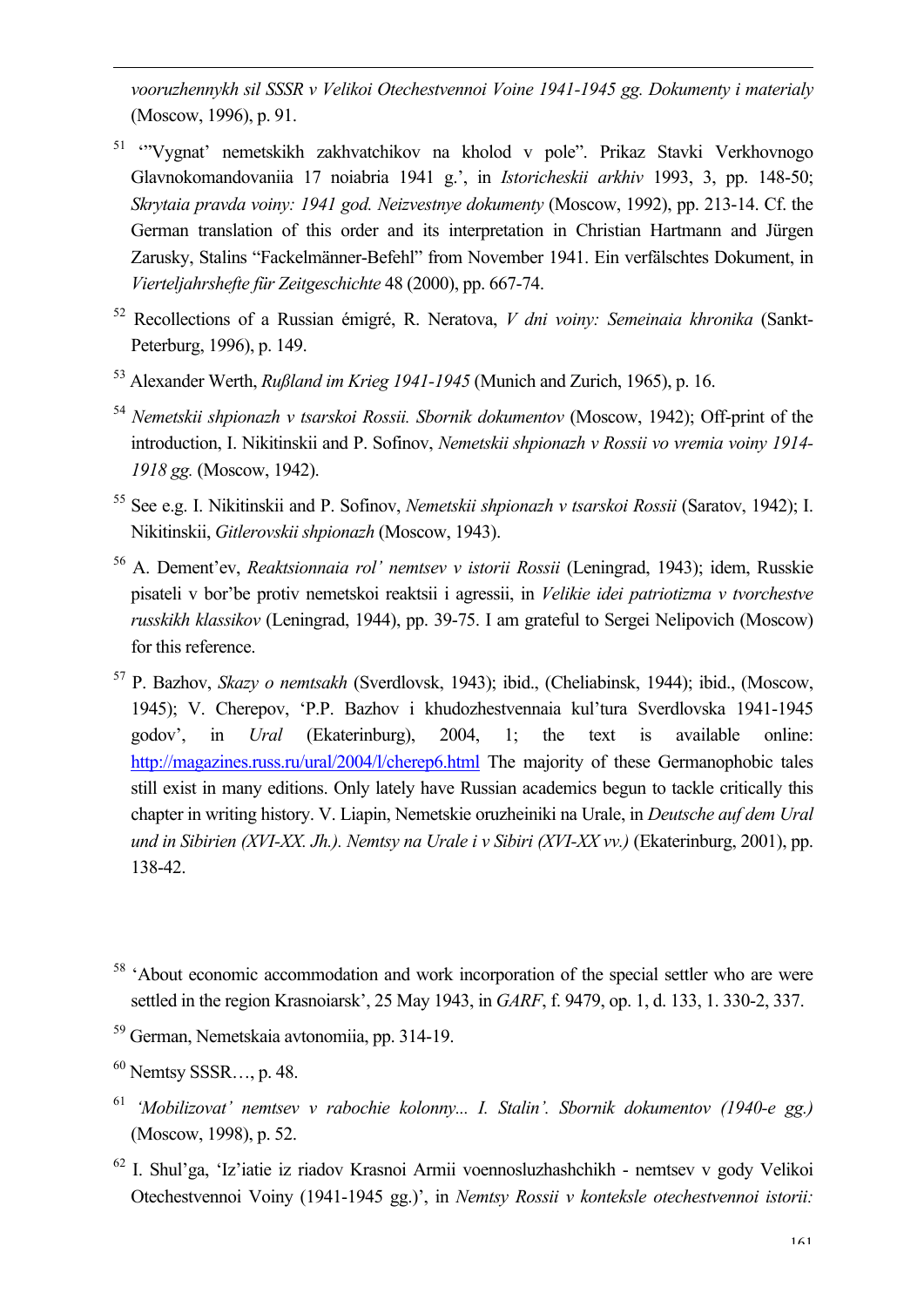*obshchie problemy i regional'nye osobennosti* (Moscow, 1999), pp. 347-58.

- <sup>63</sup> A typical example is the fate of an experienced military pilot, First Lieutenant Viktor Fuchs. In September 1941 he was recalled from active service for no reason and sent together with a further twenty officers of German descent to the town of Magnitogorsk, where they were set to work with spades and shovels on the construction of a railway. Their protests had the support of the military prosecutor of the district, which brought about a postponement. Fuchs worked for some months as leader of the construction department of the local school for civil aeronautics, until he was removed from his position and forcibly conscripted to a labour camp at the beginning of 1942, V. Fuchs, *Pogrom. Dokumental'naia povest' o prestupleniiakh sovetskogo rezhima - fizicheskom unichtozhenii nemetskoi natsii v SSSR s 1930-kh godov i do kontsa stoletiia* (Krasnoiarsk, 2001), pp. 157-71.
- <sup>64</sup> 'Lektsiia nachal'nika GULaga V.G. Nasedkina, prednaznachennaia dlia slushatelei Vysshei shkoly NKVD SSSR, 5 oktiabria 1945 g.', in *GULag (Glavnoe upravlenie lagerei). 1918-1960* (Moscow, 2000), pp. 296-315, here p. 310.
- <sup>65</sup> Viktor Krieger, 'Verweigerungs- und Protestformen der Rußlanddeutschen im Arbeitslager (1941-1946)', in Ralph Tuchtenhagen and Christoph Gassenschmidt (eds), *Ethnische und soziale Konflikte im neuzeitlichen Osteuropa. Festschrift für Heinz-Dietrich Löwe zum 60. Geburtstag* (Hamburg, 2004), pp. 145-79; idem, 'Nekotorye aspekty demograficheskogo razvitiia nemetskogo naseleniia 1930-kh - 1950-kh godov', in *Nemtsy Rossii: sotsial'noekonomicheskoe i dukhovnoe razvitie 1871-1941 gg.* (Moscow, 2002), pp. 470-92.
- <sup>66</sup> Carola Tischler, *Flucht in die Verfolgung. Deutsche Emigranten im sowjetischen Exil 1933 bis 1945* (Münster, 1996), pp. 186-93; Barry McLoughlin, Hans Schafranek and Walter Szevera, *Aufbruch - Hoffnung - Endstation: Österreicherinnen und Österreicher in der Sowjetunion, 1925-1945* (Vienna, 1997), pp. 578-85; lists of members of the Communist parties of Germany (131 members), Austria (74), Finland (7), Hungary (76), Rumania (57), Czechoslovakia (Sudetenland Germans, 44 members) were handed over from the control commission of the Komintern to the NKVD with the request that these members of the party be excluded (as party reservists) from recruitment to the *trudarmiia*, or that those who had already been called up be released, 20 November 1942, in *GARF*, f. 9479, op. 1, d. 107,1. 84-106.
- <sup>67</sup> Calculated according to card indexes in *GARF*, f. 9414, op. 1, d. 1172, 1. 1-16.

- <sup>69</sup> 'GULag v gody voiny. Doklad nachal'nika GULaga NKVD SSSR V.G. Nasedkina. Avgust 1944', in *GULAG (Glavnoe upravlenie lagerei)...*, pp. 272-96, here pp. 285-6.
- <sup>70</sup> Calculated according to *Kniga pamiati zhertv politicheskikh repressii. Sverdlovskaia oblast'*, *vols 1-3: A-B, V-D, E-I* (Ekaterinburg, 1999- 2001); Klaus Segbers, *Die Sowjetunion im Zweiten Weltkrieg* (Munich, 1987), p. 244; G. Kornilov, *Ural'skoe selo i voina* (Ekaterinburg, 1993), p. 38; G. Malamud, Mobilizovannye sovetskie nemtsy na Urale v 1942-1948 gg., in *Repressii protiv rossiiskikh...,* pp. 128-45, here p. 131.

<sup>68</sup> Krieger, 'Personen minderen Rechts…', p. 103.

 $71$  For more information on the procedure of NKVD/NKGB by means of the example of a region